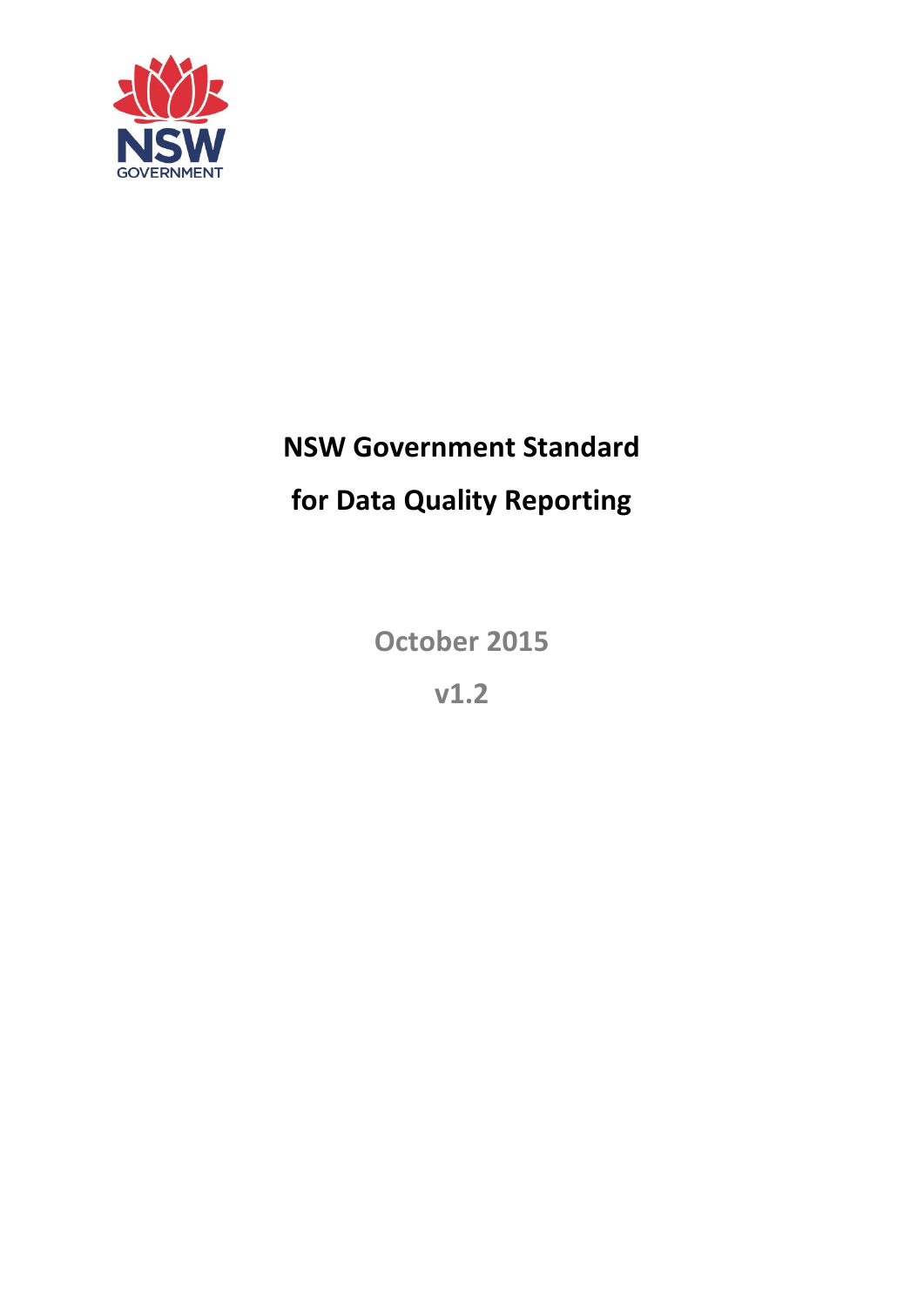### **DOCUMENTATION AND ENDORSEMENT**

#### **Document history**

| <b>Date</b>       | <b>Version No.</b> | <b>Description</b>                                                                                              | <b>Author</b>          |
|-------------------|--------------------|-----------------------------------------------------------------------------------------------------------------|------------------------|
| August<br>2014    | 0.4                | Final draft submitted to IM Community<br>and ICT Leadership Group                                               | Strategic Policy, OFS  |
| September<br>2014 | 0.5                | Final draft submitted to ICT Leadership<br>Group                                                                | Strategic Policy, OFS  |
| October<br>2014   | 1.0                | Published                                                                                                       | Strategic Policy, OFS  |
| January<br>2015   | 1.1                | Minor edits to reporting questionnaire<br>and statement, star rating and data<br>quality levels                 | Strategic Policy, OFS  |
| October<br>2015   | 1.2                | Amendments to reporting questionnaire<br>and statement to reflect development of<br>data quality reporting tool | Strategic Policy, DFSI |

#### **Approvals**

| <b>Name</b>                                           | Date              |
|-------------------------------------------------------|-------------------|
| Information Management Community of Expertise [v.1.0] | 28 August 2014    |
| NSW ICT Leadership Group [v.1.0]                      | 5 September 2014  |
| Information Management Community of Expertise [v.1.2] | 11 September 2015 |

#### **Document custodian**

| <b>Name</b>                                      | <b>Signature</b> |
|--------------------------------------------------|------------------|
| NSW Department of Finance, Services & Innovation |                  |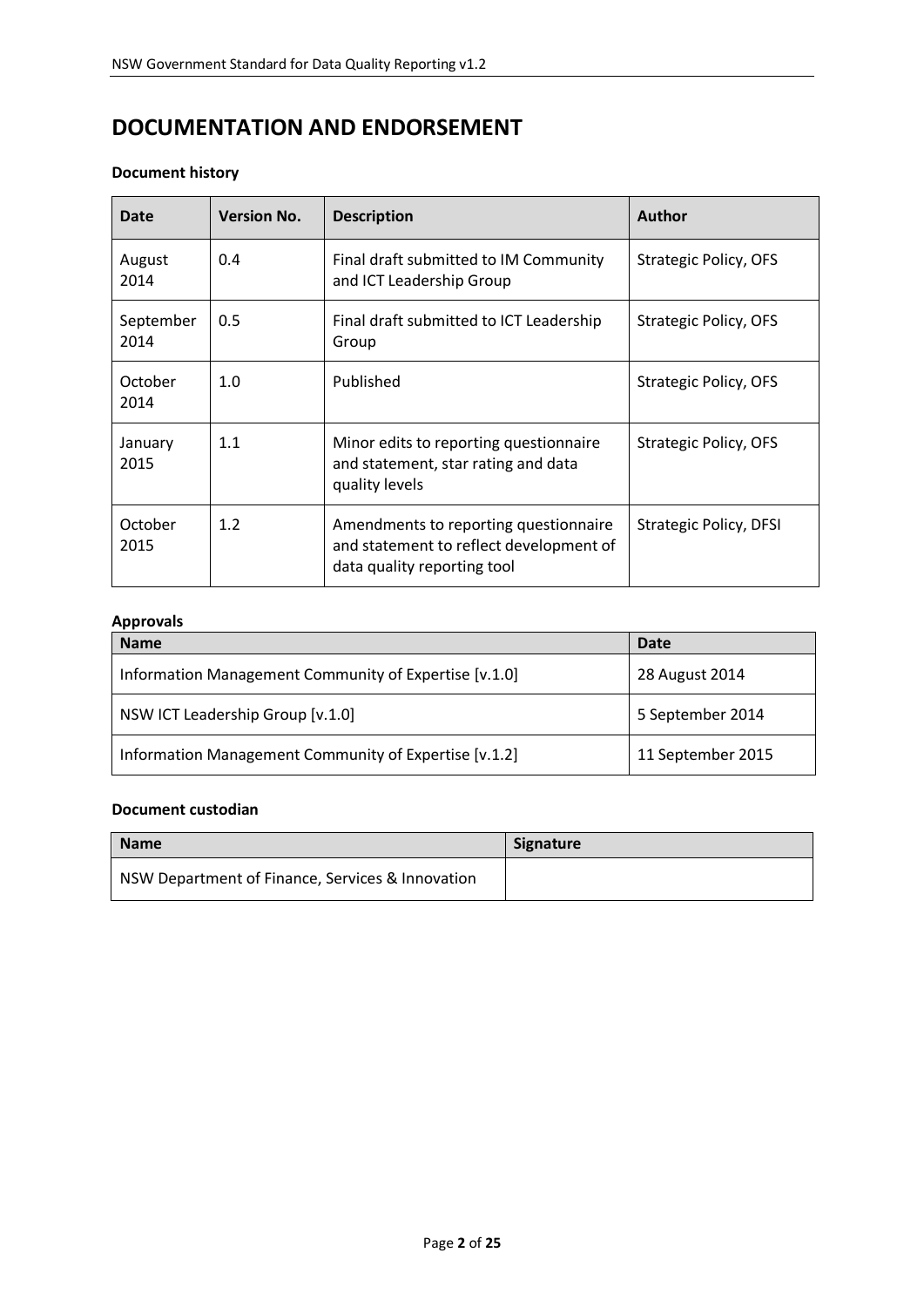# **CONTENTS**

| 1.  |  |
|-----|--|
| 2.  |  |
| 2.1 |  |
|     |  |
| 3.  |  |
| 4.  |  |
| 5.  |  |
|     |  |
|     |  |
| 6.  |  |
| 7.  |  |
|     |  |
| 8.  |  |
| 9.  |  |
|     |  |
|     |  |
|     |  |
|     |  |
|     |  |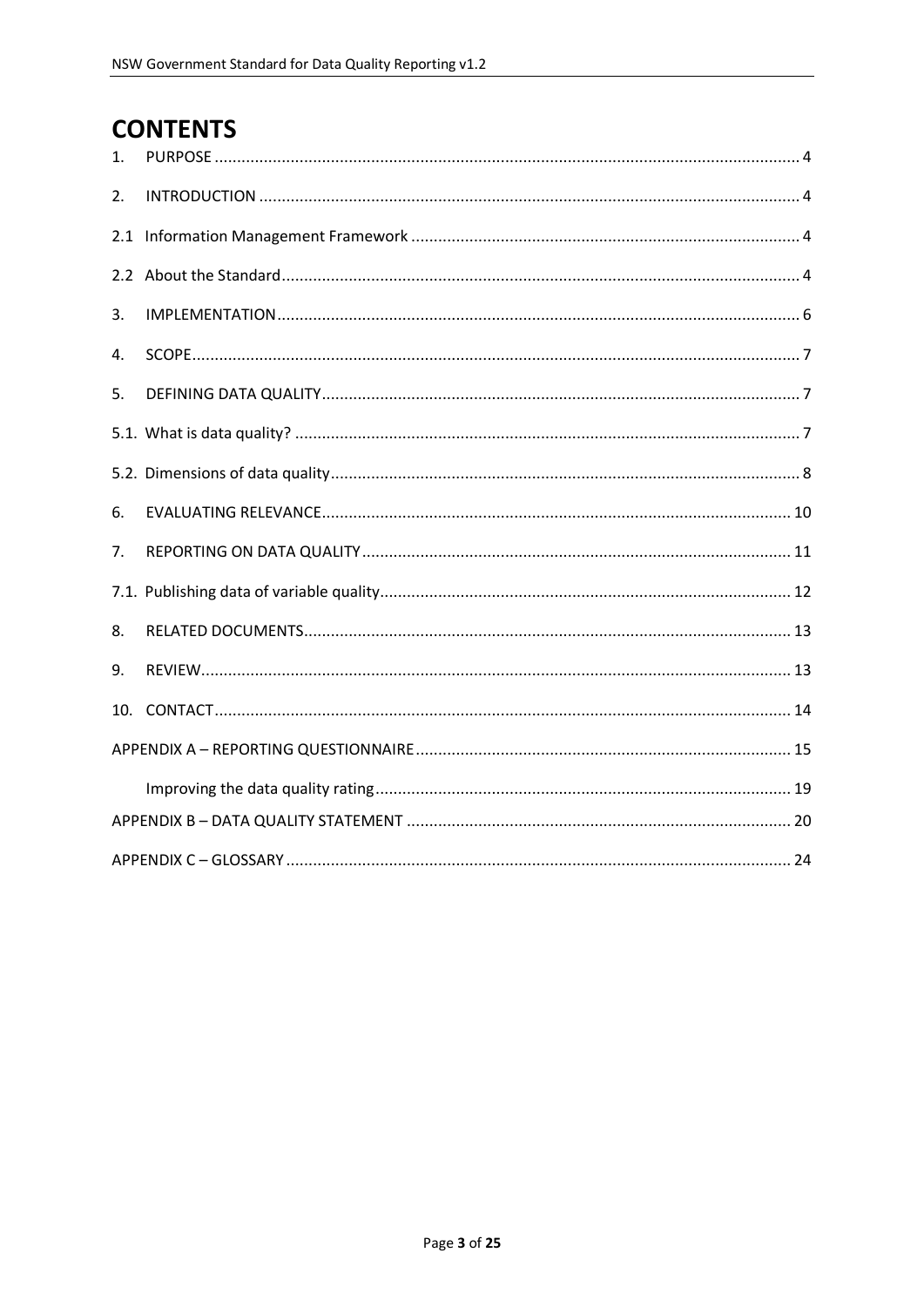# <span id="page-3-0"></span>**1. PURPOSE**

The purpose of this document is to establish common principles and protocols for reporting on data quality, so that agencies can create simple data quality statements and users can easily evaluate whether shared or published data is suitable for re-use.

# <span id="page-3-1"></span>**2. INTRODUCTION**

### <span id="page-3-2"></span>**2.1 Information Management Framework**

A key initiative of the *[NSW Government ICT Strategy](http://www.finance.nsw.gov.au/ict/)* is the development of an Information Management Framework to enhance government's use and management of data and information.

The Framework is a set of standards, policies, guidelines and procedures which are implemented either manually or, where possible, automated through technology. This will allow data and information to be managed in a secure, structured and consistent manner.

It ensures that data and information can be appropriately shared or re-used by agencies, individual public sector staff, the community or industry for better services, improved performance management and a more productive public sector.

This standard forms part of the Information Management Framework.

### <span id="page-3-3"></span>**2.2 About the Standard**

This standard outlines a method for describing and evaluating the characteristics of data. It does not prescribe a minimum level of data quality.

*Data quality* is determined by whether or not the data is suitable for its intended use. This is generally referred to as being "fit-for-purpose".

Agencies create or collect data and information to meet their operational and regulatory requirements. They will define their own acceptable levels of data quality according to these primary purposes.

Agencies are increasingly aware of the potential benefits of re-using their datasets for multiple purposes. They are also making their data available to a range of public and government users in support of the *Government Information Public Access Act*, the *NSW Government Open Data Policy* and the benefits of information sharing between agencies.

It is not possible for data producers, stewards or custodians to predict the needs of all users and the various ways in which their data might be used.

To make the most of open and shared data, users need a description of the characteristics of the data, to help them determine whether it will be fit for their specific purpose.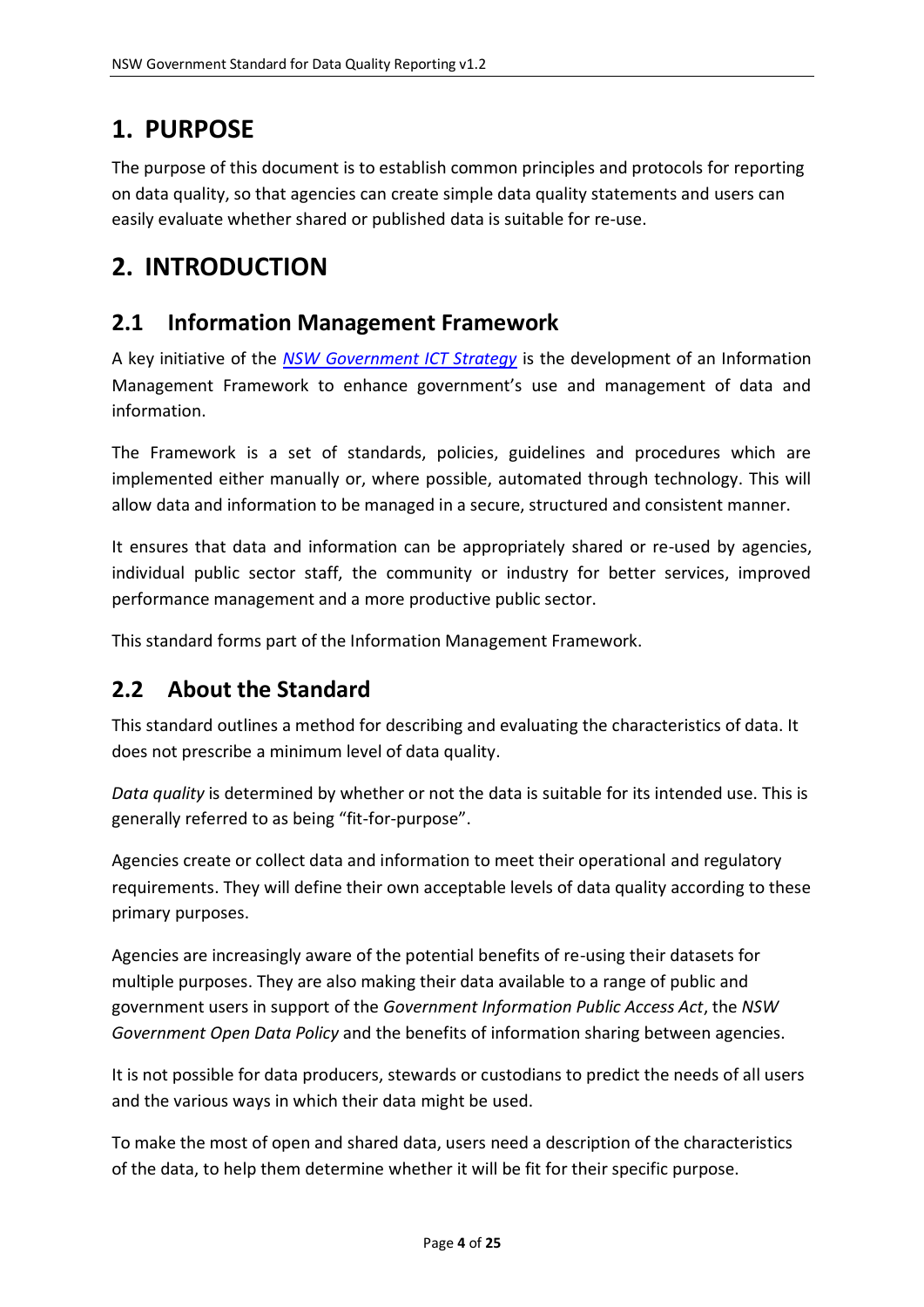This standard provides a method for agencies to create simple data quality statements that describe their datasets for secondary users. These statements can be used by:

- staff within the agency, to evaluate data for internal re-use
- staff from other agencies, where data is available for sharing
- individuals, researchers and industry, where data is published.

The data quality statement aims to help a user understand how the dataset could be used and whether it can be compared with other, similar datasets.

This method can also be used by agencies when planning data collection exercises, or to evaluate datasets acquired from external sources.

#### **ABS Data Quality Framework**

The method for data quality reporting is based on the dimensions described in Australian Bureau of Statistics' *Data Quality Framework*, which is closely aligned with other jurisdictions including Canada, Europe and the USA. The reporting tool has been modelled on the National Statistical Service (NSS) Data Quality Tool.

The ABS *Data Quality Framework* has been developed to support the collection, comparison, analysis and dissemination of data from many sources. Its design and language is best suited for managing surveys and statistical data.

NSW agencies create or collect a wide range of data types, including statistical, scientific, environmental, administrative and spatial data. The language and examples of the ABS *Data Quality Framework* have been modified only to the extent necessary to ensure this standard can be applied to many types of data and information.

Within the NSW Government the ABS *Data Quality Framework* has already been adapted for a variety of uses, particularly within the health and education clusters.

The *NSW Government Standard for Data Quality Reporting* will also be supported by:

- guidance to help agencies develop their own Data Quality Framework; and
- a template for a Data Quality Management Plan.

These documents are modelled closely on tools developed by the Queensland Government that have been adapted for use in several NSW Government agencies.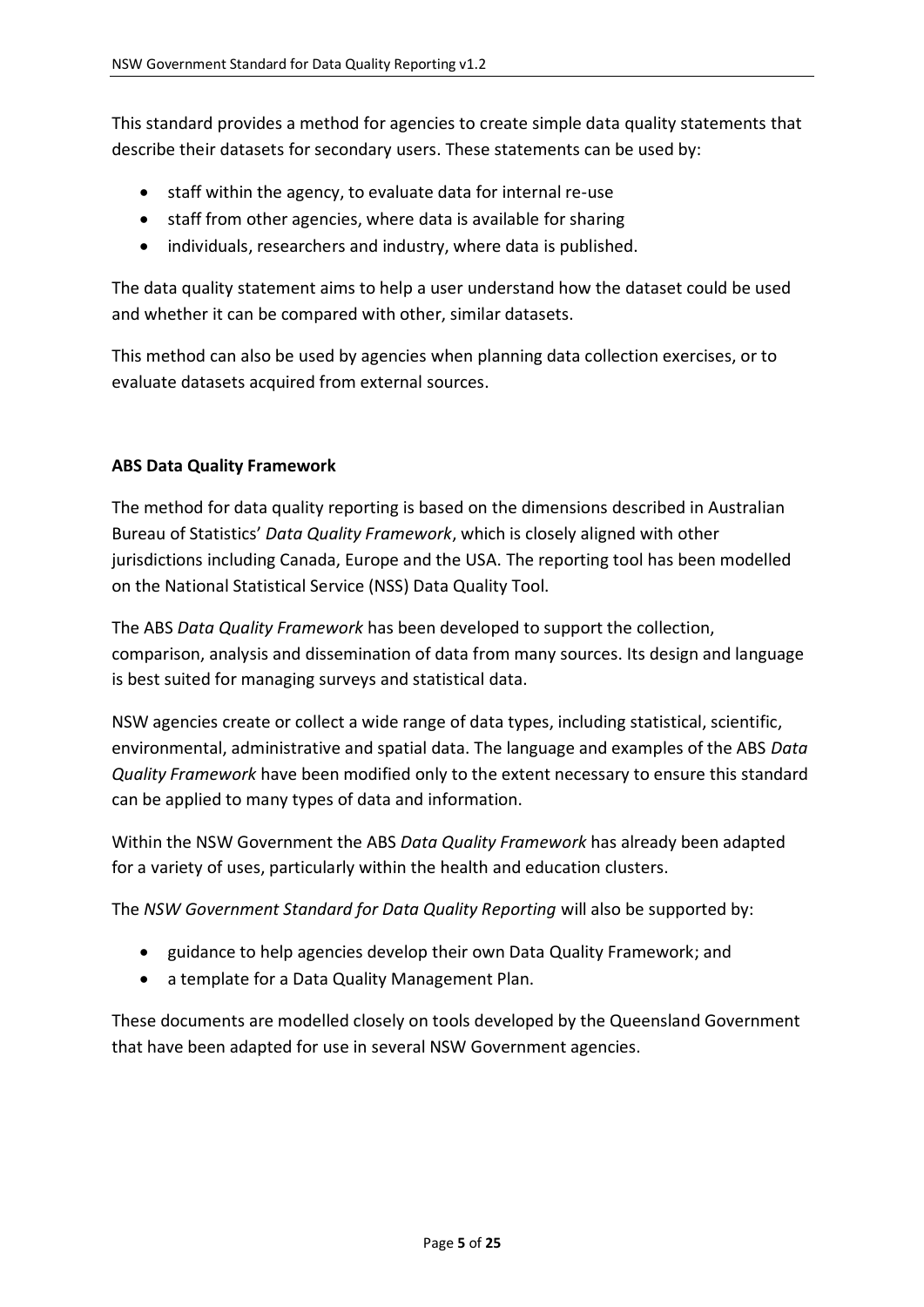#### **Benefits**

The benefits of a standard approach to data quality reporting are:

- **enhanced accessibility:** enable users to understand and use data and information
- **enhanced development opportunities:** easier evaluation of data quality supports reuse and value adding by non-government sectors
- **reduction in administrative costs:** streamlines reporting, and reduces duplication through appropriate sharing and re-use of data and information
- **enhanced interoperability:** establish whether datasets can be brought together and integrated or compared
- **improved decision making:** increases the likelihood of existing data and information being found and re-used for planning, management, policy development and service delivery.

### <span id="page-5-0"></span>**3. IMPLEMENTATION**

NSW Government has adopted a business-driven approach to standards for data and information, based on the following five criteria:

Standards are:

- **aligned** with the principles and outcomes of the IM Framework;
- **relevant** to the specific business needs, objectives and operating environment of NSW Government agencies, so that their business value is evident;
- **proven** established or endorsed by the industry sector or professional community;
- **aspirational** supporting phased implementation or continuous improvement;
- **enterprise**-**wide** support for developing people, processes and technology.

Standards are incorporated into the IM Framework where existing or potential business needs and opportunities are recognised. Agencies are expected to refer to the Framework, and use standards that are relevant to a specific project, process or corporate objective.

This standard will be implemented by agencies according to their operating environment.

A simple data quality statement should accompany future datasets published on data.nsw.gov.au or the Information Asset Register. Agencies may choose to maintain more detailed data quality statements depending on their business requirements.

Agency requirements for data management and quality vary according to data types and the purpose or processes the data support. Guidance and templates are being developed to help agencies develop a Data Quality Framework which meets their particular needs.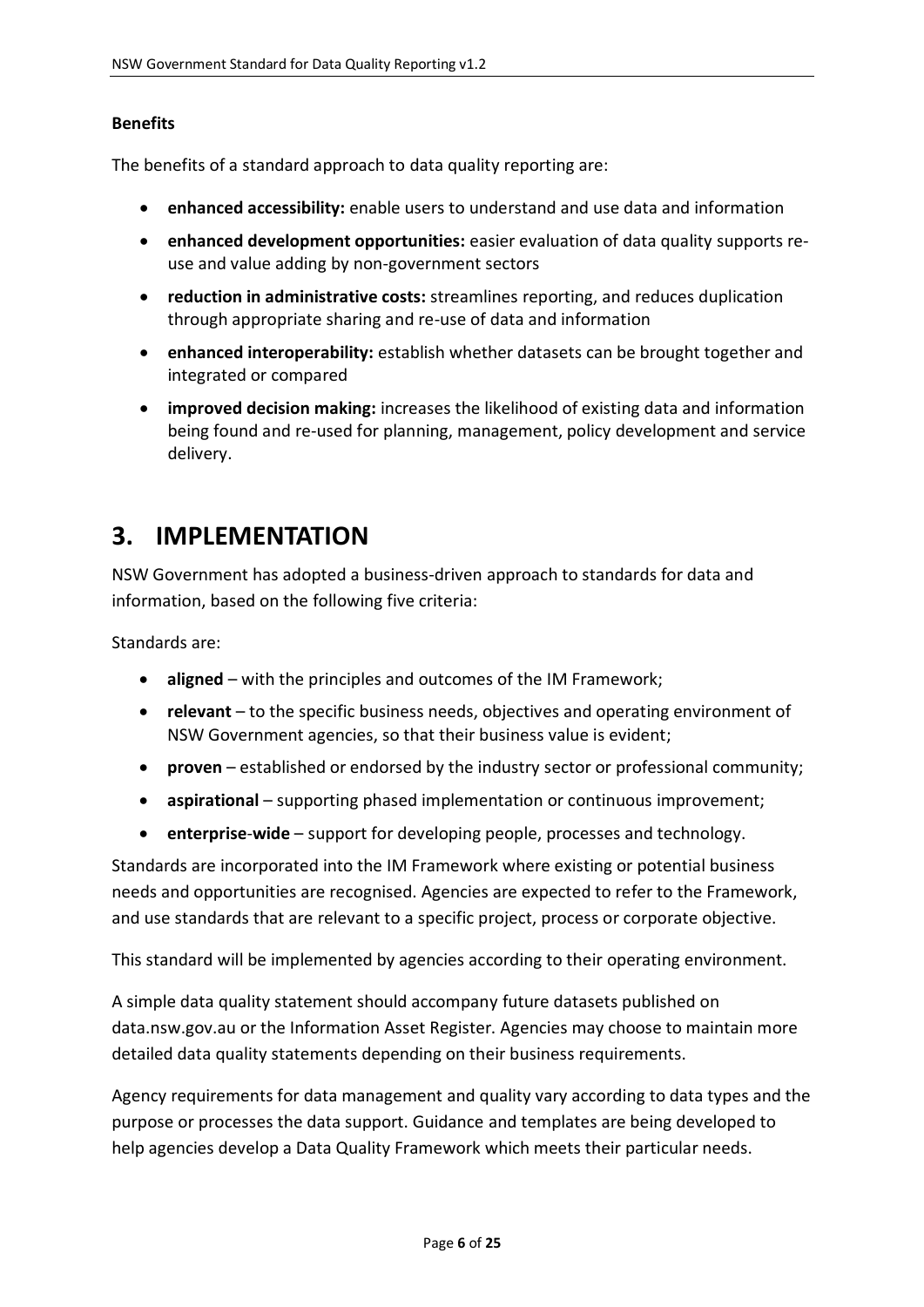Further information about NSW Government approach to information management and standards can be found on the website of the *NSW Government ICT Strategy* at:

<http://finance.nsw.gov.au/ict/information-management-framework>

# <span id="page-6-0"></span>**4. SCOPE**

-

This standard is for use by all NSW Government Departments, Statutory Bodies and Shared Service Providers. In accordance with *Premier's Memorandum M1999-19 Applicability of Memoranda and Corporations*, it does not apply to State Owned Corporations (SOCs) although SOCs are encouraged to adopt this standard.

Other stakeholders are encouraged to adopt this standard, including:

- Public Trading Entities;
- Entities fully funded by the NSW Government; and
- Local Government Authorities.

## <span id="page-6-1"></span>**5. DEFINING DATA QUALITY**

### <span id="page-6-2"></span>**5.1. What is data quality?**

*Quality* describes the degree to which a set of inherent characteristics fulfils requirements<sup>1</sup>.

*Data quality* is determined by whether or not the data is suitable for its intended use. This is generally referred to as being "fit-for-purpose". Data is of sufficient quality if it fulfils its intended use (or re-use) in operations, decision making or planning.

Agencies create or collect data and information to meet their operational and regulatory requirements. They will define their own acceptable levels of data quality according to these *primary purposes*.

To make the most of open and shared data, public and government users (*secondary users*) will define what data quality means with reference to their specific aim or objectives.

Secondary users need to understand the characteristics of the data and how it was collected to help them decide how well it can meet their own needs or expectations.

<sup>1</sup> TC 176/SC (2005). *ISO 9000: Quality management systems - Fundamentals and vocabulary*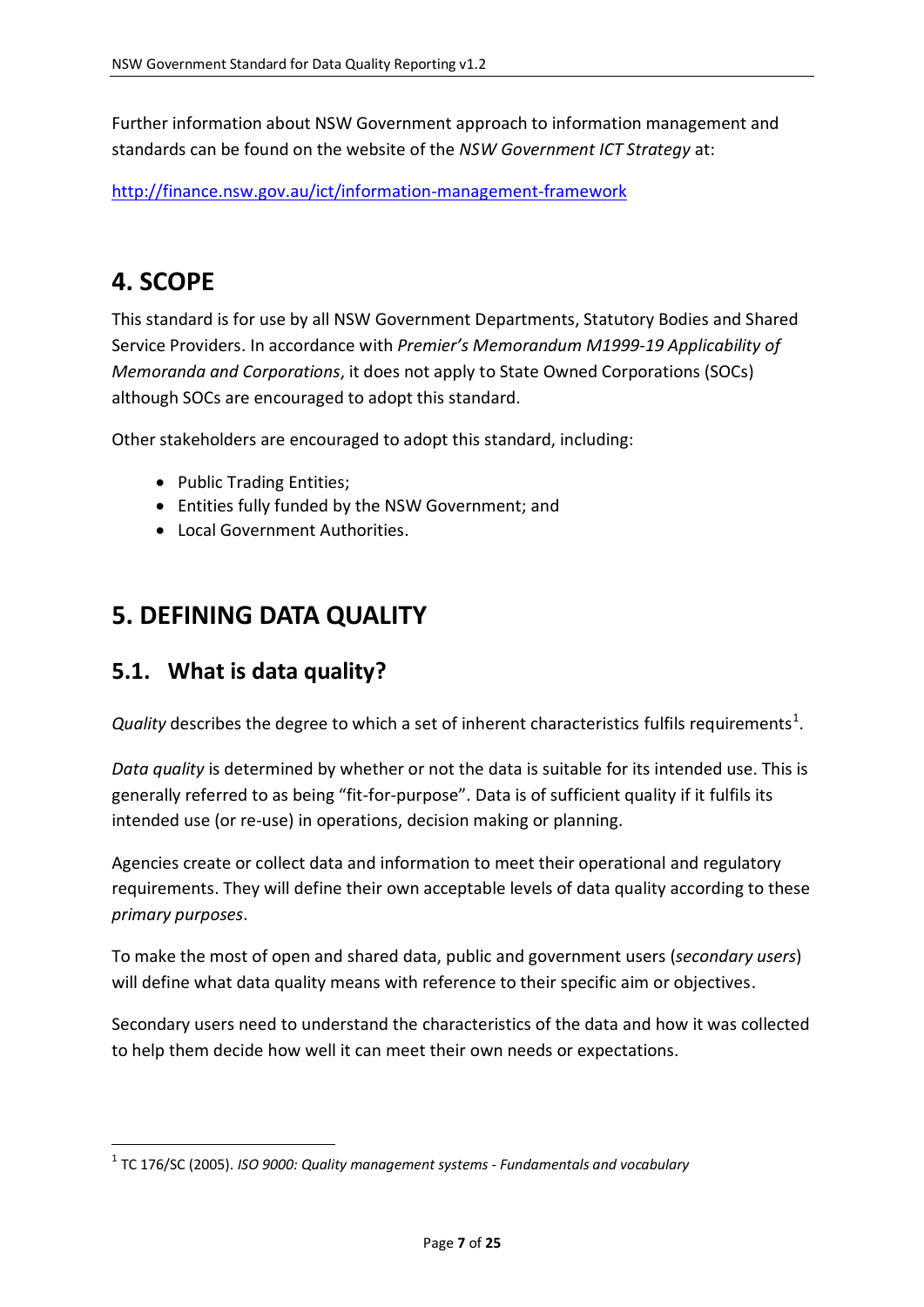### <span id="page-7-0"></span>**5.2. Dimensions of data quality**

The Australian Bureau of Statistics' *Data Quality Framework* includes seven "dimensions" (or characteristics) of quality. Each dimension may impact the potential value of the data, depending on the intended use for the data.

This broad approach to the definition of data quality can be used to evaluate data in a variety of forms, for a wide range of possible uses.

These dimensions have been adapted to help NSW government agencies create simple data quality statements. A data quality statement can help a user understand how the dataset could be used and whether it can be compared with other, similar datasets.

**Figure 1** illustrates the dimensions of the ABS *Data Quality Framework*.



**Figure 1: The seven dimensions of the ABS** *Data Quality Framework***<sup>2</sup>**

**.** 

<sup>&</sup>lt;sup>2</sup> Australian Bureau of Statistics, National Statistical Service: Data Quality Online <https://www.nss.gov.au/dataquality/aboutqualityframework.jsp>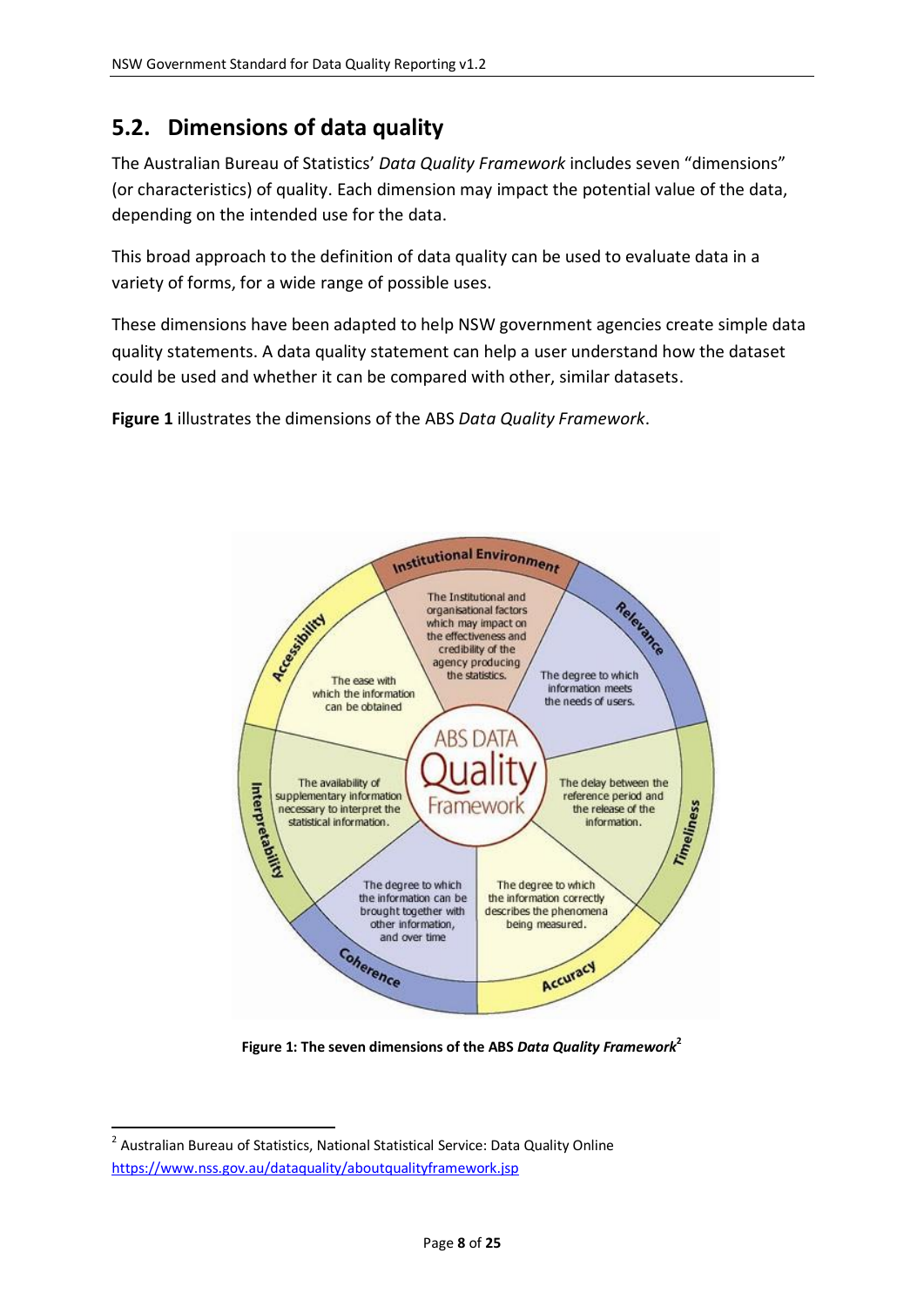#### **Institutional environment**

This dimension refers to organisational factors which may influence the effectiveness or credibility of the agency producing the data. It also considers the regulatory framework and governance arrangements that support data quality.

Information about institutional environment helps a user to decide if:

- data is produced and disseminated objectively or impartially
- data is collected for a regulatory or compliance reason
- the organisation has strong policies and procedures for data quality
- responsibilities and accountability for data quality are established.

#### **Relevance**

This dimension refers to how well the data meets the needs of the user. It considers whether the data addresses the issues of most importance to the user and their specific purpose. This is discussed in more detail in section 6 *Evaluating Relevance*.

#### **Timeliness**

This dimension refers to the currency of the information. It is closely related to the dimension of Relevance and is discussed in more detail in section 6 *Evaluating Relevance*.

#### **Accuracy**

This dimension refers to the degree to which the data correctly describe what they were designed to measure, monitor or report. When evaluating accuracy, it is helpful to consider the primary reason for the data collection.

Information about accuracy helps a user to decide:

- how well the data represent the user's area of interest
- the level of impact errors may have on their use of the data
- how useful and meaningful the data will be for interpretation or further analysis.

#### **Coherence**

This dimension refers to the internal consistency of the data over time. It also considers how the data aligns with other, related sources of information. The use of standard concepts, common classifications and data recording practices promotes coherence.

Information about coherence helps a user to decide:

- whether changes in the data can be analysed over time
- whether the data can be compared or combined with data from other sources.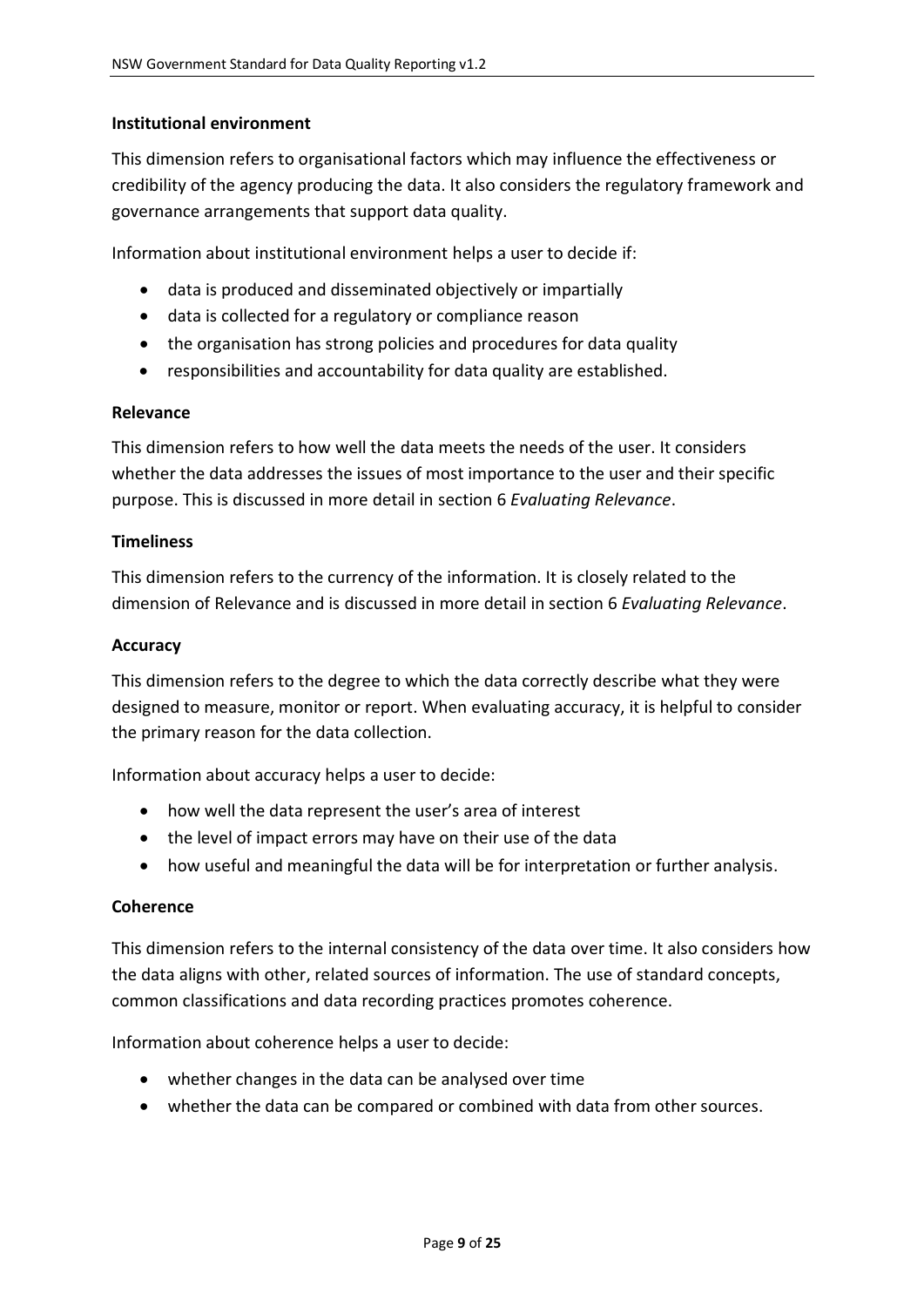#### **Interpretability**

This dimension refers to the ability to make sense of, or gain insight into the data. It considers how the data can be correctly used or analysed.

Interpretability is very important for secondary users of the data. Clear explanations about the concepts, classifications and sources used to create or collect the data will help users determine whether it can meet their specific objectives.

Information about interpretability helps a user to decide:

- how the data can be explained and understood
- which questions can be answered, or which inferences can be drawn from the data
- which questions or inferences cannot be understood from the data.

#### **Accessibility**

This dimension refers to the ease with which data can be searched, identified or retrieved, and the suitability of the format or medium through which the data is made available. The cost of retrieving or using the data also influences its accessibility.

Accessibility describes how the dataset can be found, used and shared.

### <span id="page-9-0"></span>**6. EVALUATING RELEVANCE**

As described in 5.2, relevance describes how well the data meets the needs of the user. Relevance is particular to each individual project. Understanding relevance enables an assessment of whether the data addresses the user's key areas of interest.

Timeliness is a separate dimension in the Data Quality Framework. However, it is very closely related to Relevance. For reporting, the two dimensions are covered together.

Timeliness refers to the time elapsed between the *reference period* (for which the data were collected) and the date when the data become available (i.e., the actual release date). Lengthy delays in timeliness can affect the currency or reliability of the data.

Users must carefully evaluate data according to their specific needs and environment.

Data custodians can help by providing as much information as possible about how and why the data were originally collected, the subjects covered or excluded, the meanings of technical terms and insight into the concepts being measured or represented.

The quality and relevance of a dataset should be evaluated by asking questions about aspects of each dimension, based on user needs.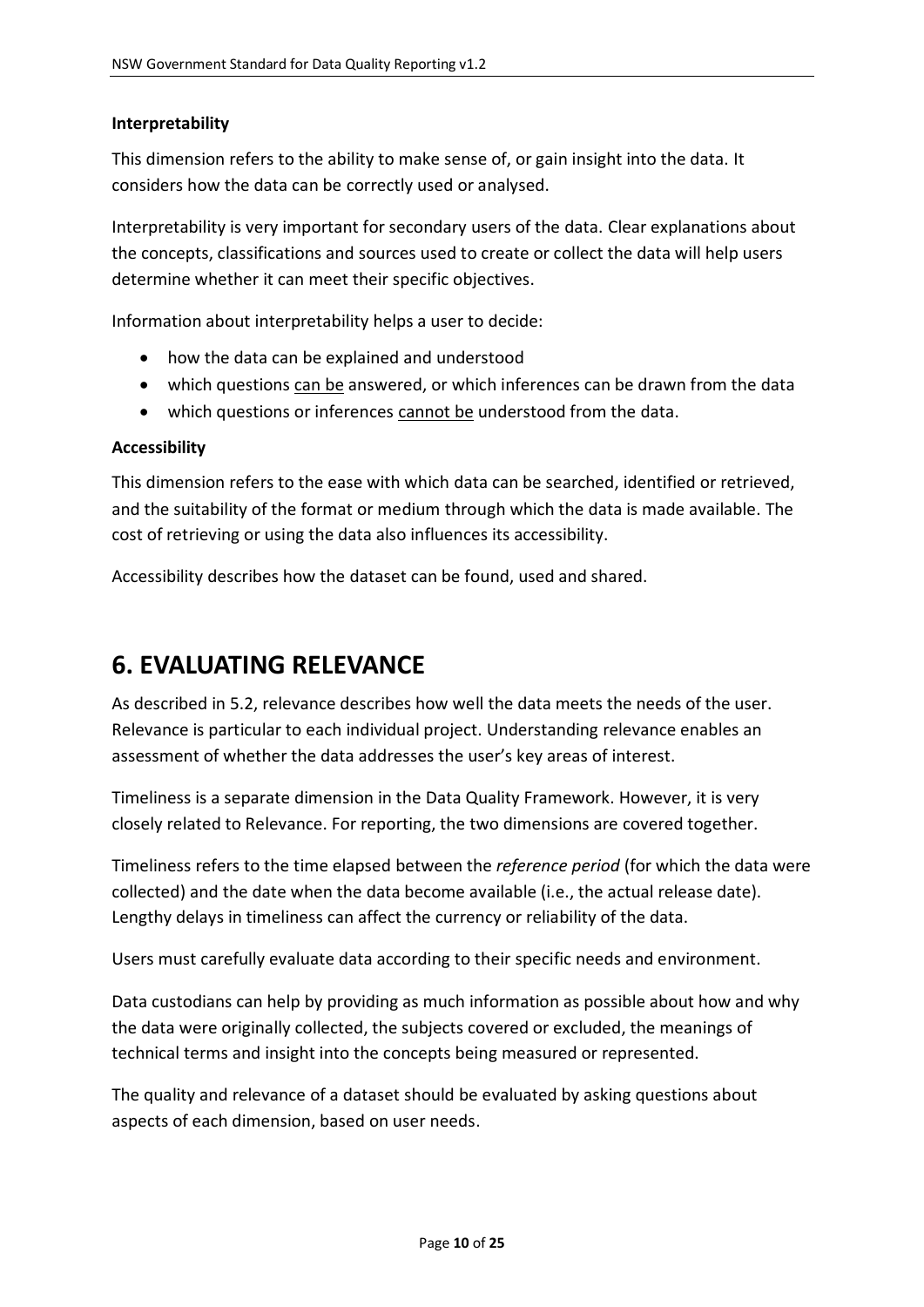For example, if credibility and trustworthiness of the data source are particularly important, then a careful examination of the Institutional Environment dimension will be especially important and this may have more weight in making an overall quality assessment.

Alternatively, if a key purpose is to compare and contrast data, then the Coherence dimension will be more significant.

# <span id="page-10-0"></span>**7. REPORTING ON DATA QUALITY**

The questionnaire (Appendix A) provides five points each for the dimensions of Institutional Environment, Accuracy, Coherence, Interpretability and Accessibility.

The Data Quality Reporting Tool is an online application, designed to guide agencies through the reporting questionnaire and generate a standard data quality statement.

By selecting each point which applies to the data, the tool will generate standard responses in the data quality statement (Appendix B). It is also possible to add brief explanatory notes or key technical information which may be helpful to the user.

The simple data quality statement will help a user:

- understand how and why the data was collected
- clarify what the data represents
- review or assess the data against their own requirements.

The statement helps a user understand how a particular dataset could be used and whether it can be compared with other, similar datasets. It provides a description of the characteristics of the data to help the user decide whether the data will be fit for their specific purpose.

With its standard format, the statement also helps a user to compare the quality elements from one dataset to another to determine which one can best meet their needs.

The Data Quality Reporting Tool can produce a standard data quality statement in editable MS Word format or as a publishable PDF document. It can also be output as an XML file.

Business requirements for data quality can vary according to the purpose or process the data supports, the technical aspects of different types of data collection and the needs of primary or secondary users.

Agencies will implement data quality management at different levels. Data and information of greater value or higher risk may require more a detailed data quality statement.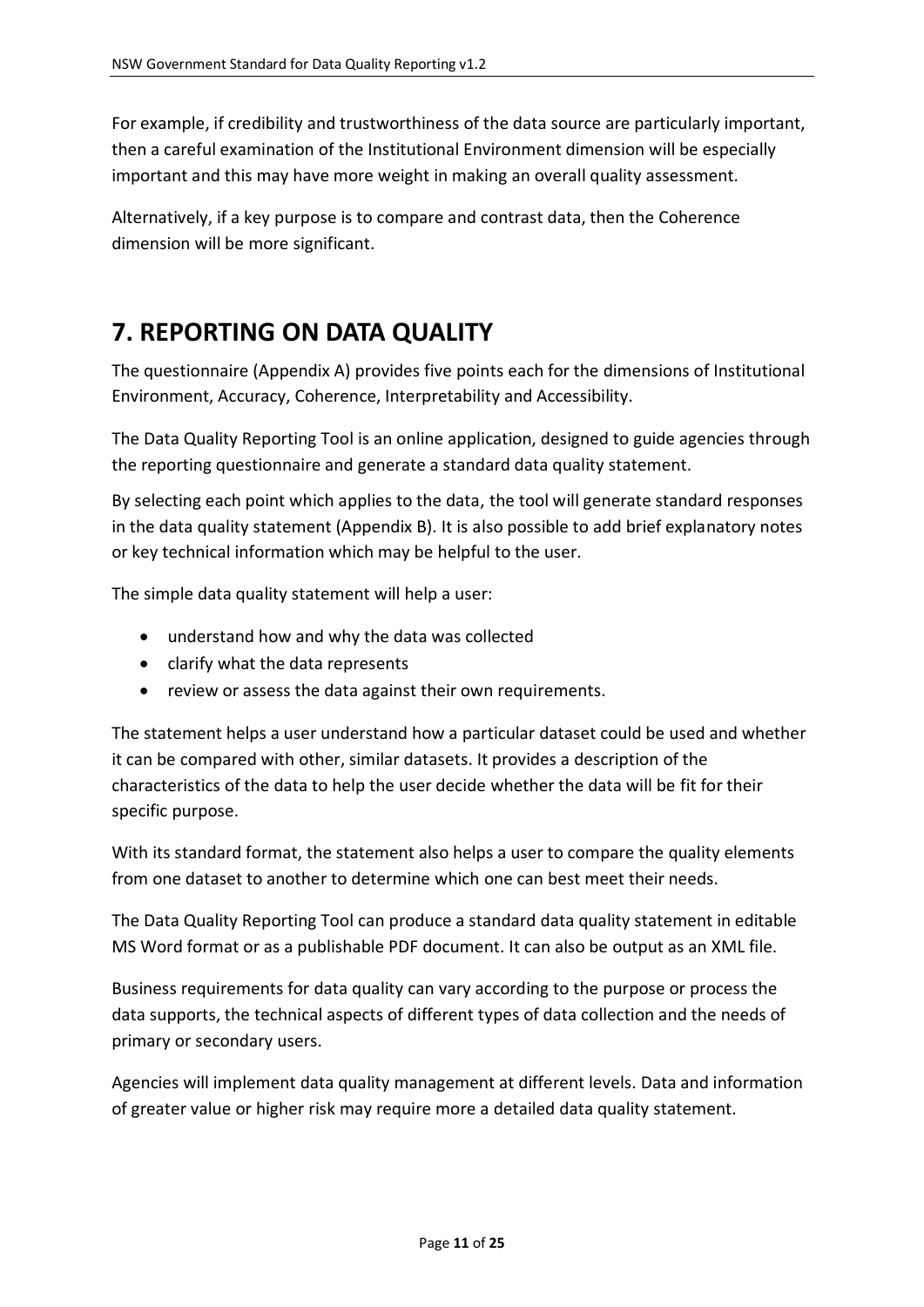### <span id="page-11-0"></span>**7.1. Publishing data of variable quality**

The data quality statement is designed to enable a user to determine whether the data is fit for their specific secondary purpose.

A data quality statement does not indicate the potential value of the data. It draws the attention of a secondary user to particular data quality dimensions, characteristics of the data and how it was collected. These are factors the secondary user should consider in their evaluation of fitness for purpose.

As "purpose" will vary widely among users, each user can have a different view of the quality of one dataset or data source.

Data collection exercises can encounter unexpected issues that lead to gaps or inconsistencies. The data collected may not fully represent the factors it was intended to measure, monitor or report. These may impact the types of conclusions that can be drawn from the data.

Even if the data collection did not meet the objectives of the primary user, the data may hold value for a secondary user. The data quality statement will assist the secondary user to understand any limitations in the data and determine whether it is fit for their purpose.

#### **Example**

A survey is carried out every year, from 2010 until 2014. It provides a standard set of questions and seeks responses from 150 agencies across the public sector. In 2012, one agency (Agency XYZ) does not submit a response. The survey team make an adjustment for this by substituting the 2011 data of Agency XYZ in the 2012 survey data. They publish the data along with a data quality statement which contains the relevant caveats.

*Secondary User A*: wants to make a high level analysis of general trends across the public sector. eg Has whole of government spending increased or decreased in the 5-year period? The user considers the 2010 and 2011 responses from Agency XYZ and notes they only account for a small percentage of total government spending in a given year. The user makes an informed decision that the data quality is acceptable for their purposes, and adds a footnote about Agency XYZ in their conclusions.

*Secondary User B*: wants to make a specific analysis of spending by Agency XYZ in 2012. The user makes an informed decision that this data source is not of suitable quality for their purposes.

*Secondary User C*: wants to make a comparative analysis of several agencies over the 5-year period. The user makes an informed decision to exclude Agency XYZ from the study, but finds the data quality acceptable for a review of three other agencies.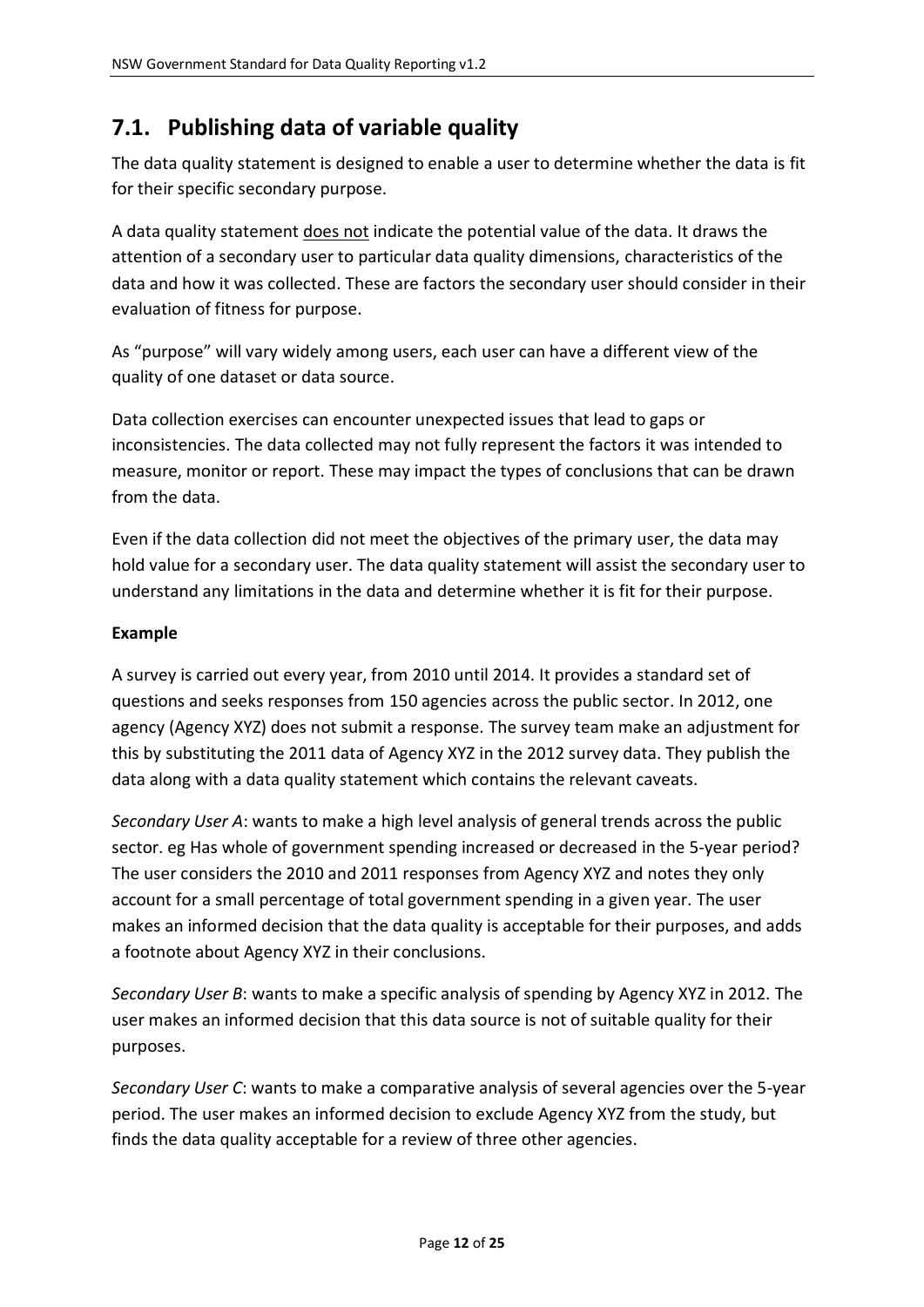The data quality statement encourages secondary users to consider some of the following questions to assess data quality according to their specific needs and environment. The list is not exhaustive. Users are encouraged to generate their own questions according to their needs.

- What was the primary purpose or aim for collecting the data?
- How well does the coverage (and exclusions) match the secondary user's needs?
- How useful are these data at small levels of geography?
- Does this data source provide all the relevant items or variables of interest to the secondary user?
- Does the population presented by the data match the secondary user's needs?
- To what extent does the method of data collection seem appropriate for the information being gathered by the secondary user?
- Have standard classifications (eg industry or occupation classifications) been used in the collection of the data? If not, why? Does this affect the ability of data from different sources to be compared or brought together by the secondary user?
- Is there a time difference between the secondary user's reference period, and the reference period of the data?
- What is the gap of time between the reference period (when the data were collected) and the release date of the data?
- Will there be subsequent surveys or data collection exercises for this topic?
- Are there likely to be updates or revisions to the data after official release?

## <span id="page-12-0"></span>**8. RELATED DOCUMENTS**

This standard should be read in conjunction with the following related documents:

- *NSW Data and Information Custodianship Policy* which addresses the responsibilities of agencies with respect to specific datasets or information assets
- *NSW Government Open Data Policy* which aims to simplify the public release of appropriate government data for use by industry and the community

## <span id="page-12-1"></span>**9. REVIEW**

This standard will be maintained by the ICT Leadership Group. The standard is subject to review at least every two years, or as appropriate.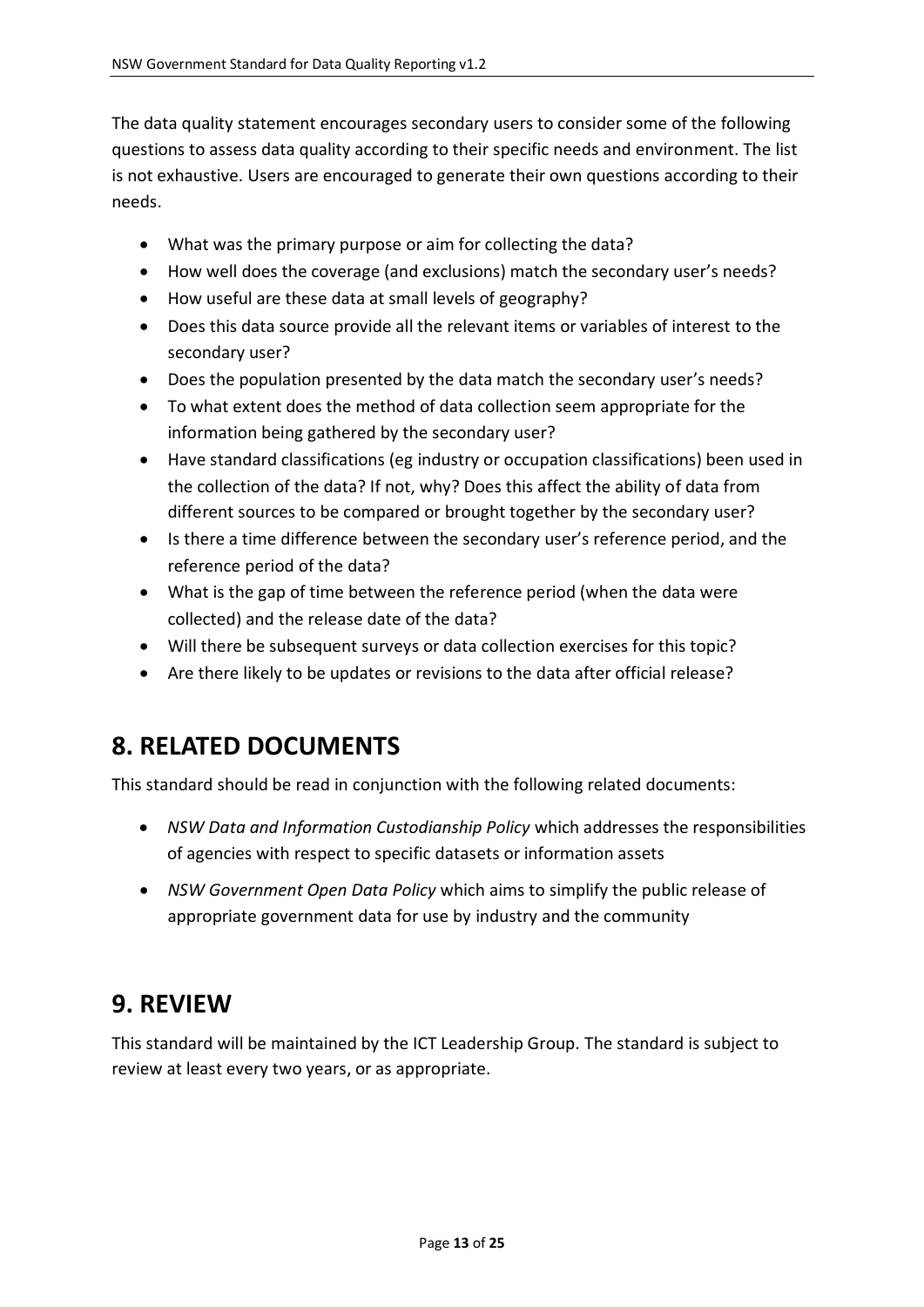# <span id="page-13-0"></span>**10. CONTACT**

For assistance with any aspect of this document, please contact:

Principal Policy Officer, Information Office of Finance & Services (Strategic Policy) Level 23, McKell Building 2-24 Rawson Place SYDNEY NSW 2000 (02) 9372 8291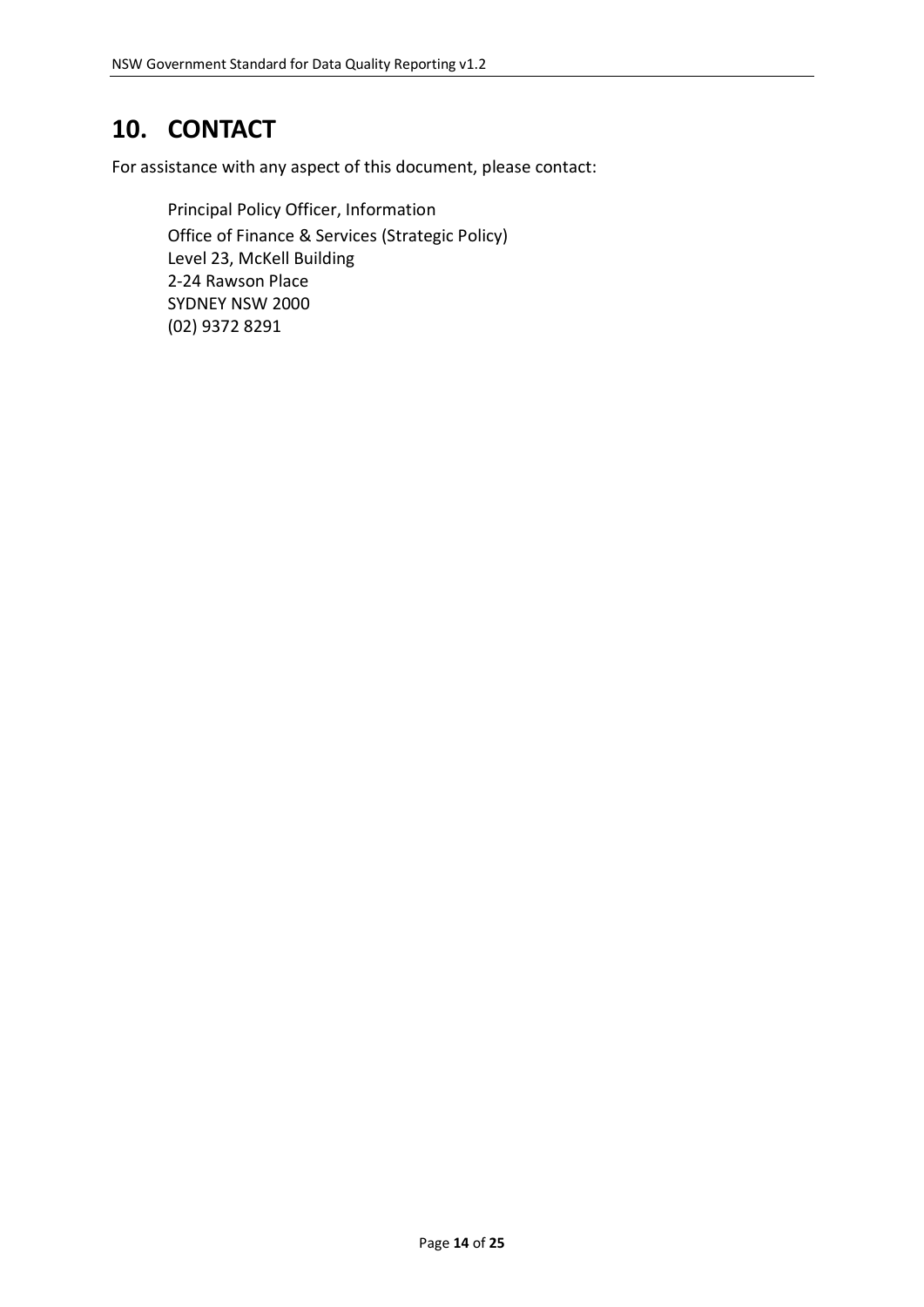# <span id="page-14-0"></span>**APPENDIX A – REPORTING QUESTIONNAIRE**

#### **IDENTIFY**

- 1. Name of agency publishing the data quality statement.
- 2. Custodian agency of the dataset or data source. 2a. If applicable, explain why agency publishing is different from custodian agency.
- 3. Name of contact person or position at custodian agency.
- 4. Email of contact person or position at custodian agency.
- 5. Phone number of contact person or position at custodian agency.
- 6. Name of the dataset or data source.
- 7. Brief description of the dataset or data source.
- 8. To which government function does the data relate? (choose one)
	- Business & industrial development Conservation & environment
	-
	-
	-
	-
	-
	-
- 
- Education & training **Example 20** Emergency management
- Finance **Government administration** 
	- Health **Infrastructure & communications**
	- Labour **Labour Contract Contract Contract Contract Contract Contract Contract Contract Contract Contract Contract Contract Contract Contract Contract Contract Contract Contract Contract Contract Contract Contract Contrac**
	- Law & order **Example 20** and  $\bullet$  Primary industries
		- Recreation & culture **Calculate Contract Contract Contract Contract Contract Contract Contract Contract Contract Contract Contract Contract Contract Contract Contract Contract Contract Contract Contract Contract Contract C**

#### **INSTITUTIONAL ENVIRONMENT**

- $\Box$  Is the agency publishing this data the recognised data custodian?
- $\Box$  Is the data collected and managed according to a data quality framework?
- $\Box$  Are data governance roles and responsibilities are clearly assigned for this dataset or data source?
- $\Box$  Is the data collection mandated or required by a law, regulation or agreement?
- $\Box$  Has the custodian any commercial interest or conflict of interest in the data?

#### **Additional information:**

- Where can the user find out more about the data quality framework?
- Where can the user find out more about the data governance responsibilities?
- Name of law, regulation, or agreement to collect data.
- Declaration of commercial or other interest in the data.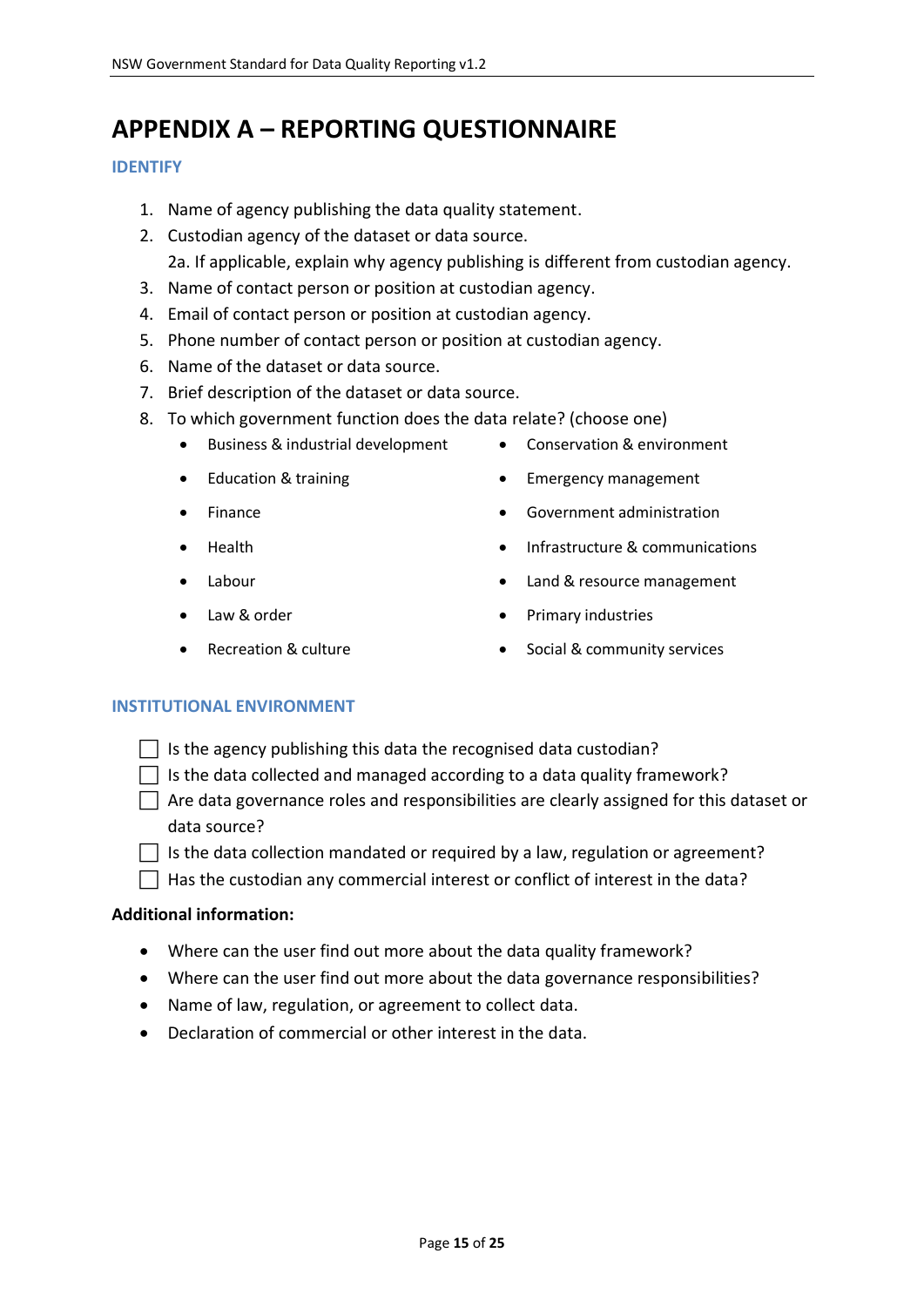#### **ACCURACY**

- $\Box$  Has the data been subject to quality assurance processes? (For example: Checking for errors at each stage of data collection and processing, or verifying data entry and making corrections if necessary.)
- $\Box$  Did the data collection meet the objectives of the primary user? ie Does the data correctly represent what it was designed to measure, monitor or report?
- $\Box$  Are there any known gaps in the data? (For example: non-responses, missing records, data not collected.)
- $\Box$  Have there been any adjustments, changes or other factors that could impact the validity of the data? (For example: weighting, rounding, de-identification of data, changes or flaws in data collection or verification methods.)
- $\Box$  What is the revision policy, if errors are identified in the data after publication?

#### **Additional information:**

- Where can the user find out more about the quality assurance processes?
- What was this data designed to measure, monitor or report?
- Briefly describe gaps in the data and enter appropriate caveats or explain where the user can find more detailed information.
- Briefly explain which data items were adjusted, why and how. Describe any changes or other factors that could impact the validity of the data and enter appropriate caveats or explain where the user can find more detailed information.
- Briefly describe the revision policy. Explain how often revisions are produced or disseminated.

#### **COHERENCE**

- $\Box$  Have standard definitions, common concepts, classifications and data recording practices been used?
- $\Box$  Can elements within the data be meaningfully compared?
- $\Box$  Is this data generally consistent with similar or related data sources?
- $\Box$  Have there been any significant changes in the way data items are defined, classified or counted over time?
- $\Box$  Is this data consistent with previous releases? Have there been any changes in methodology or external impacts since the last data release.

#### **Additional information:**

- Briefly describe the types of standards that have been used and where the user can find out more.
- OR describe any non-standard or uncommon practices, why this approach was taken, likely impacts.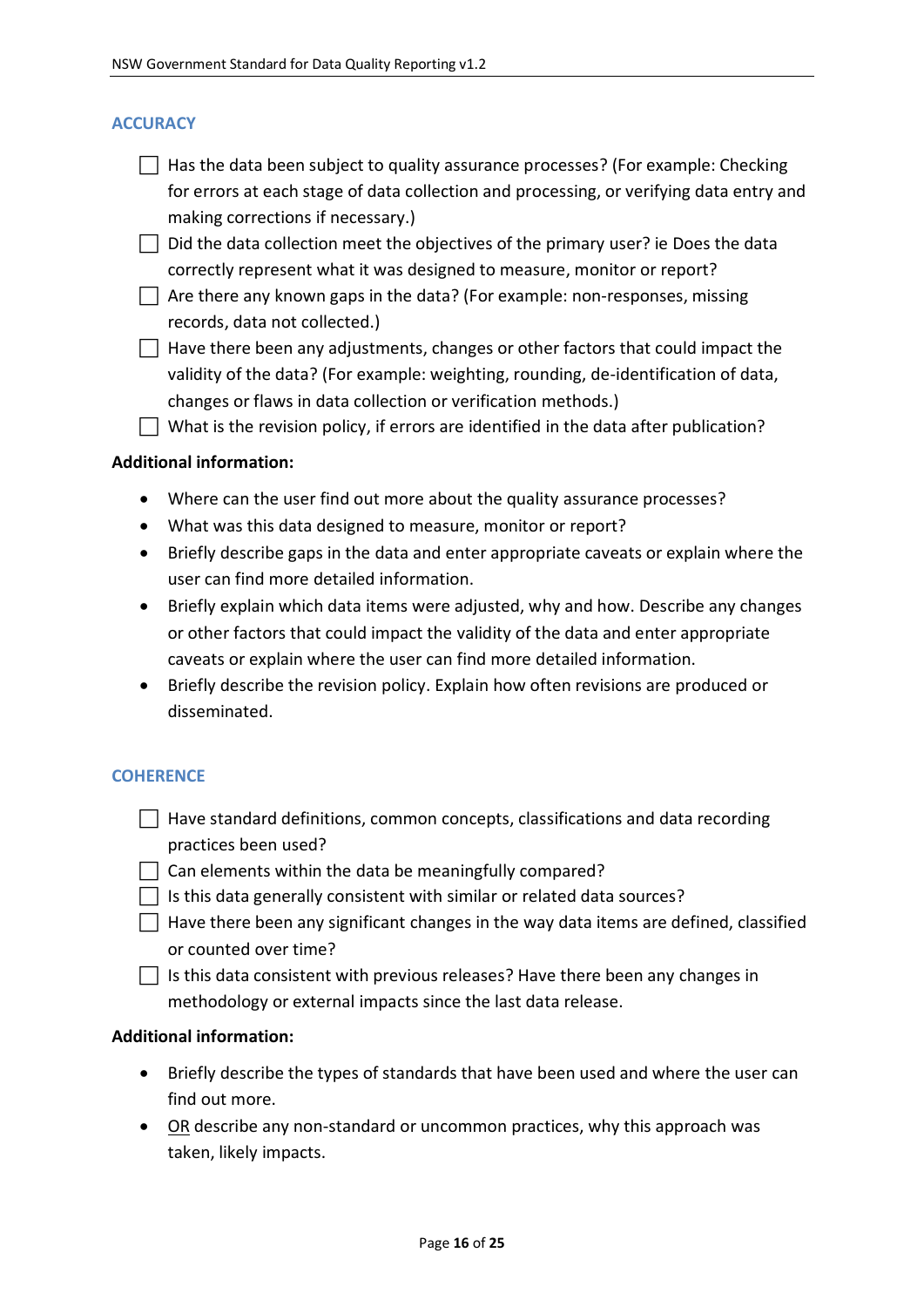- Describe anything that might affect the ability to compare multiple items within this dataset. For example: changes or differences in the way data is collected, classified or processed by different parties, or at different times.
- List other known data sources which report similar information. How does this data compare?
- OR list any known data sources with which this data cannot be meaningfully compared or combined, and why. For example: differences in scope or definitions.
- When was the data in this series first collected or produced?
- Describe any changes that could cause a break in the consistency of data items over time.
- Describe any data collection exercises that may be planned for the future.
- Describe any changes or events which have impacted the data since the last release.

#### **INTERPRETABILITY**

- $\Box$  Is a data dictionary available to explain the meaning of data elements, their origin, format and relationships?
- $\Box$  Is information available about the primary data sources and methods of data collection? (For example: instruments, forms, instructions.)
- $\vert \ \vert$  Is information available to help users evaluate the accuracy of the data and any level of error?
- $\Box$  Is information available to explain concepts, help users correctly interpret the data and understand how it can be used?

 $\vert \ \vert$  Is information available to explain ambiguous or technical terms used in the data?

#### **Additional information:**

- Where can the user find out more about the data dictionary?
- Where can the user find out more about the primary data sources and methods of data collection?
- Where can the user find information to evaluate the accuracy of the data and any level of error?
- Where can the user find information about concepts and how to understand or interpret the data?
- Where can the user find information to explain ambiguous or technical terms used in the data?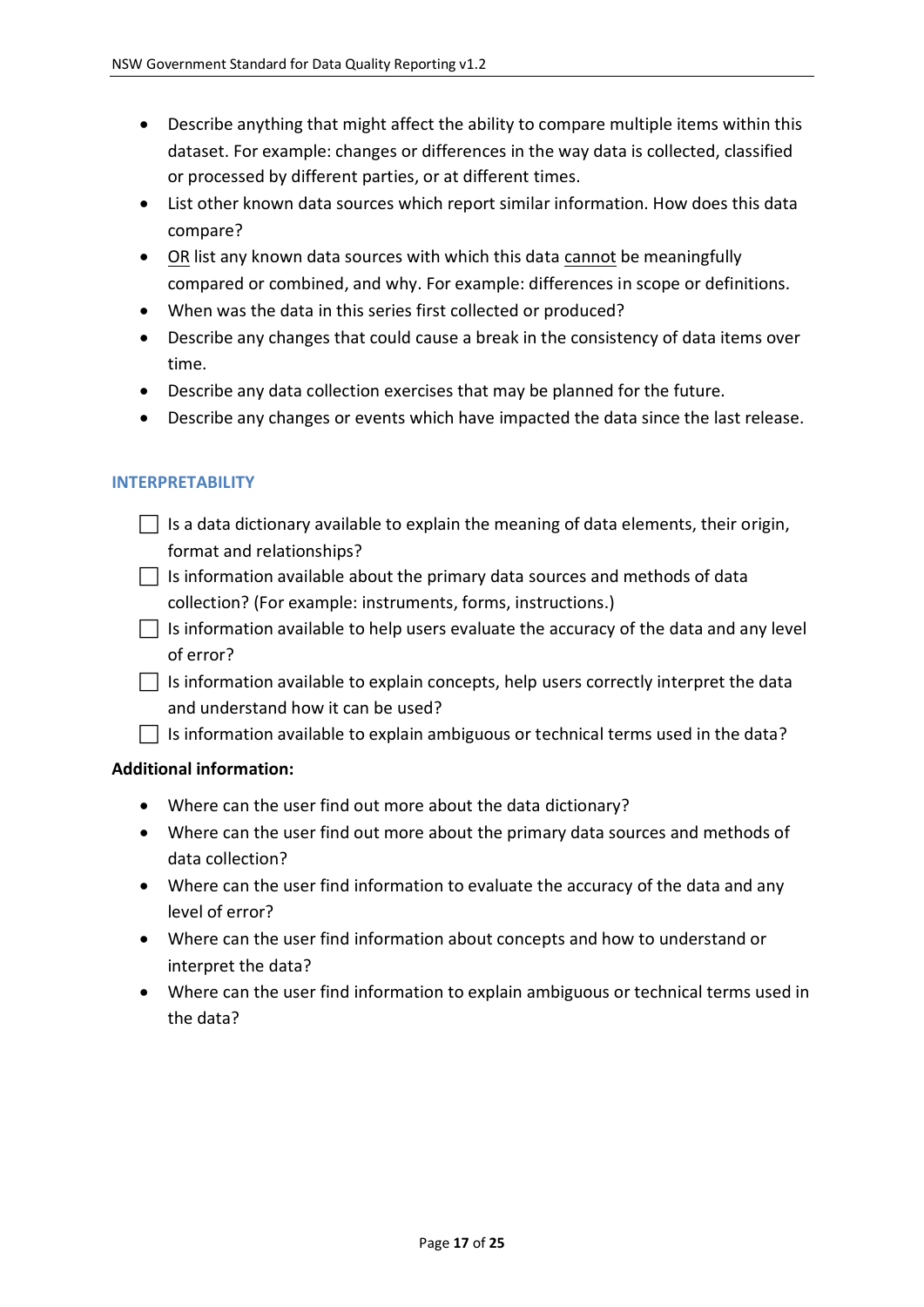#### **ACCESSIBILITY**

- $\Box$  Is the dataset or data source available online with an open licence?
- $\Box$  Is the dataset or data source available in a machine-processable, structured format?
- $\Box$  Is the dataset or data source available in a non-proprietary format?
- $\Box$  Is the dataset or data source described using open standards and persistent identifiers?
- $\Box$  Is the dataset or data source linked to other data, to provide context?

#### **Additional information:**

- Enter the appropriate licence type and provide any additional information about restrictions on use of or access to the data.
- List the different digital file types or formats in which the data is available.
- Provide any other information about the use of identifiers and links to other data.

#### **INFORMATION TO HELP USERS EVALUATE RELEVANCE:**

#### **Scope and coverage**

- About whom, or what, was the data collected? (target audience, population, event)?
- Were any individuals, groups or occurrences excluded from the data collection?
- Who or what were excluded? Does this have any impact or cause any bias?
- Which jurisdiction applies to the data?

#### **Geographic detail**

- Is the data collected from across the whole State or only from particular Localities (Suburbs)? If only from particular Localities, please list which ones apply.
- For which other levels of geography are the data available? (ie postcode, Local Government Area, Local Health District, road segment, address, XY geocode, travel zone, other – please explain)
- How are the data represented or apportioned at lower levels of geography?

#### **Outputs**

- $\bullet$  In what form(s) are the data available?
	- Primary (original raw numbers) Other
	- Transactional (structured content, generated in a business process)
	- Authored (unstructured content, documents, multimedia or applications)
	-
- 
- Analytical (structured content, aggregated or derived information)
- Published (unstructured content, assembled into a form suitable for wide dissemination)
- Indexes **Calculates Calculates Calculates Calculates Calculates Calculates Calculates**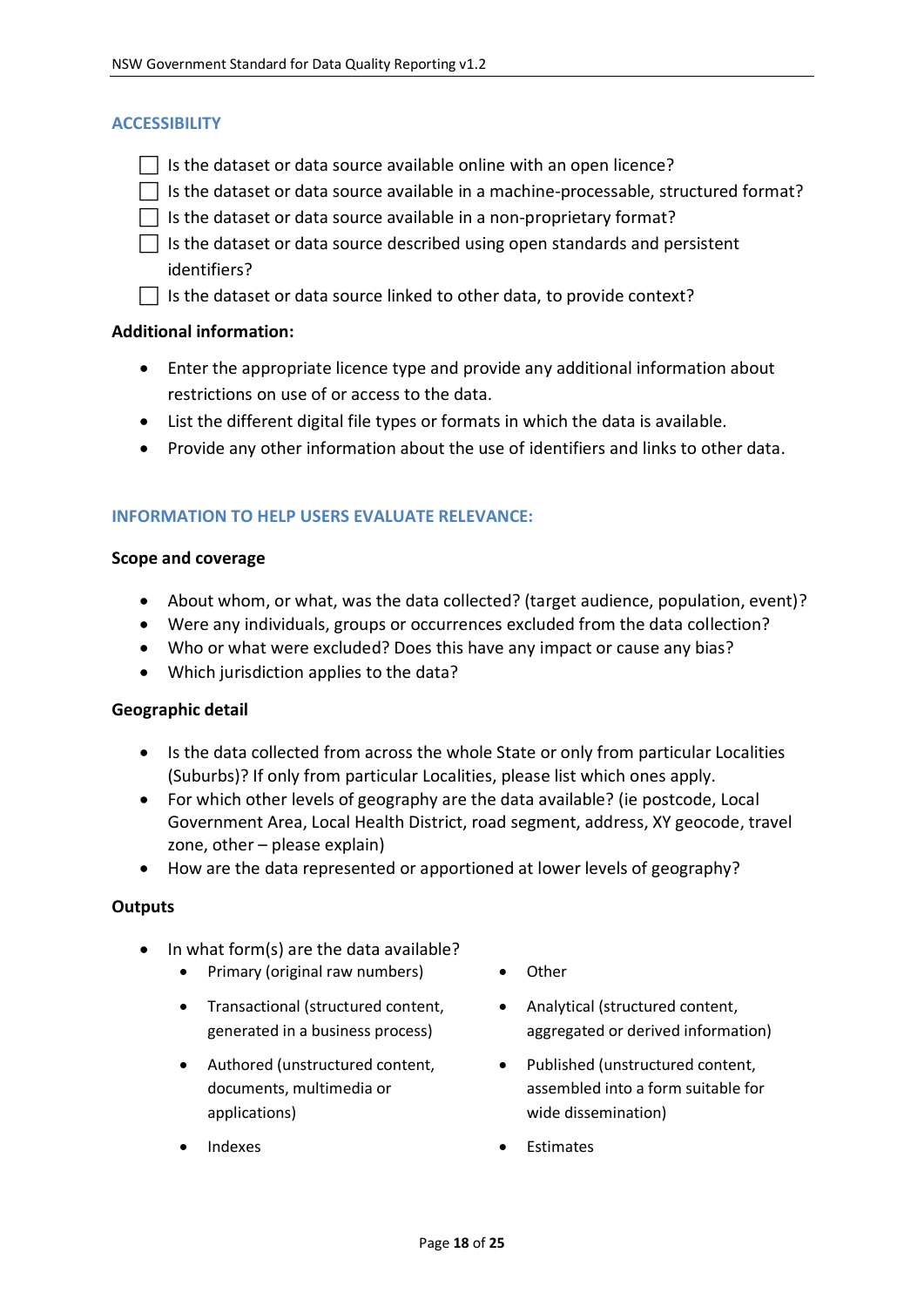#### **Other cautions**

- What does the data not represent or cover?
- Any other issue or caution that affects the use or interpretation of the data?

#### **Reference period**

- What is the period for which the data were obtained? (eg 2012-13 financial year, 2013 academic year, week ending Sat 27 Sep 2013)
- Were there any exceptions to the collection/observation period (eg delays in receipt of data, changes to recording processes)

#### **Timing**

- When did the data become available?
- Are there likely to be updates or revisions to the data after its release?

#### **Frequency of production**

- How often is the data collected or expected to be collected?
- Are there other, less frequent data sources that contain more detailed data that can be used in other reporting years when available?

#### <span id="page-18-0"></span>**Improving the data quality rating**

#### **Institutional environment:**

Put a governance framework in place and assign responsibilities.

#### **Accuracy:**

- Plan your data collection exercise.
- Attach relevant caveats to help users understand what the data represents and enable them decide if it could be used for their secondary purpose.
- Define and publish a revision policy explaining how updates are made.

#### **Coherence:**

- Make use of agreed data standards and apply them consistently over time.
- Identify similar or related data sources. Explain whether they are comparable or not, and why.

#### **Interpretability:**

 Make procedural and technical documentation available to help secondary users make sense of the data.

#### **Accessibility:**

Publish data with an open license in the most re-useable formats possible.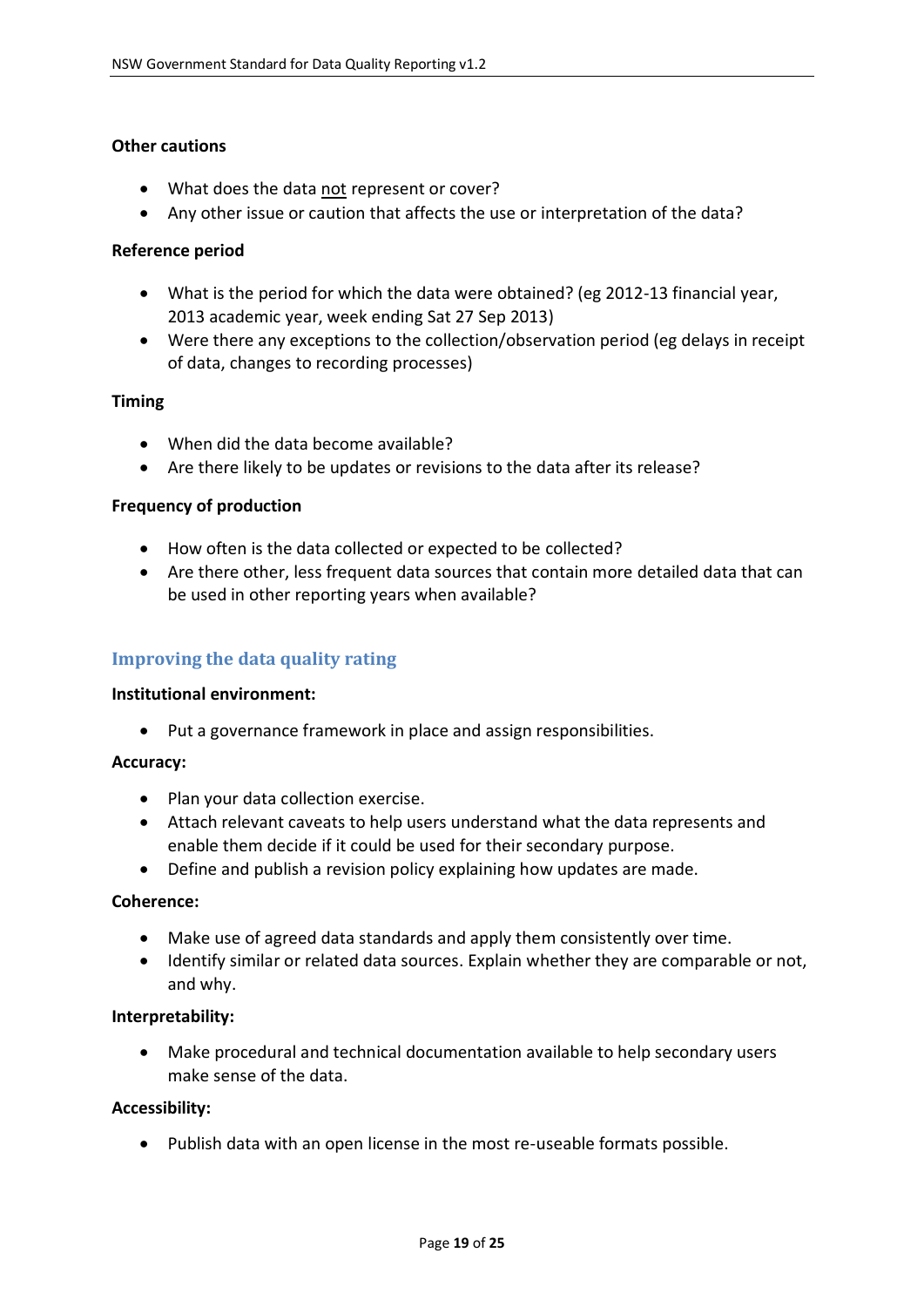# <span id="page-19-0"></span>**APPENDIX B – DATA QUALITY STATEMENT**

The standard data quality statement helps a user understand how a particular dataset could be used and whether it can be compared with other, similar datasets. It provides a description of the characteristics of the data to help the user decide whether the data will be fit for their specific purpose.

The reporting questionnaire asks five key questions for each of these data quality dimensions:

- Institutional Environment
- Accuracy
- Coherence
- Interpretability
- **•** Accessibility

For each question: "yes" = 1 point; "no" = 0 points

Other questions describe additional information that can help users interpret the data.

The number of points determines the Quality Level for each dimension (high, medium, low).

Dimensions with four or five points receive a star.

| <b>Points</b> | <b>Quality Level</b> | <b>Star / No Star</b> |
|---------------|----------------------|-----------------------|
| 0             | <b>LOW</b>           | <b>No Star</b>        |
| 1             | <b>LOW</b>           | <b>No Star</b>        |
| $\mathbf{2}$  | <b>LOW</b>           | <b>No Star</b>        |
| 3             | <b>MEDIUM</b>        | <b>No Star</b>        |
| 4             | <b>MEDIUM</b>        | <b>Star</b>           |
| 5             | <b>HIGH</b>          | <b>Star</b>           |

#### **Data Quality Reporting Tool**

Visit Data.NSW to access the Data Quality Reporting Tool. It is an online application designed to guide agencies through the reporting questionnaire. The tool can generate a standard data quality statement as an editable MS Word document, a publishable PDF document or as an XML file.

The Data Quality Reporting Tool will gather all the metadata required to register a dataset on Data.NSW or the Information Asset Register (IAR).

Contact [DataNSW@finance.nsw.gov.au](mailto:DataNSW@finance.nsw.gov.au) for more information about the Data Quality Reporting Tool.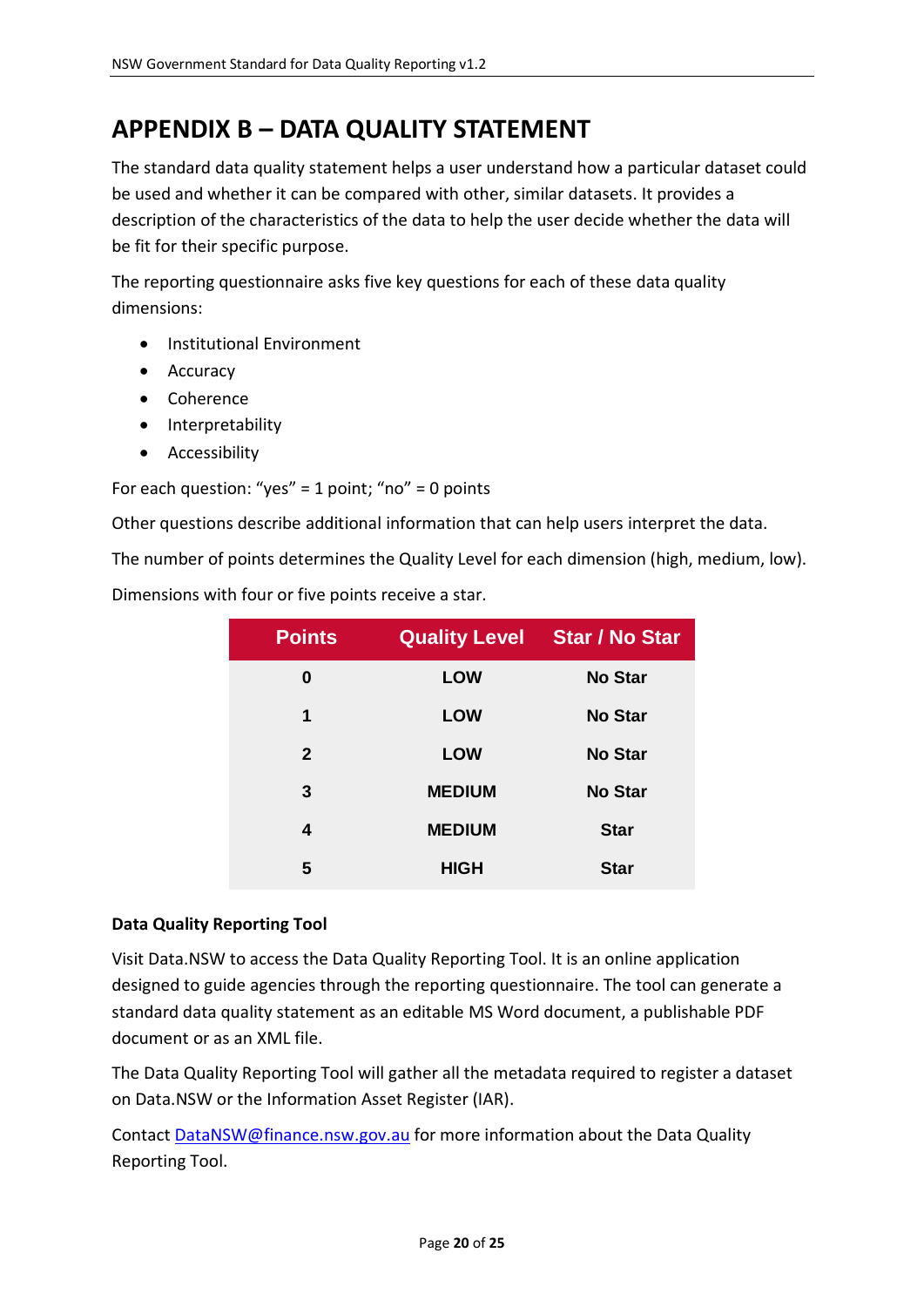#### **INSTITUTIONAL ENVIRONMENT**

|   | Agency publishing this data is the recognised | X. | The agency publishing this data is not the    |
|---|-----------------------------------------------|----|-----------------------------------------------|
|   | data custodian.                               |    | data custodian.                               |
| ✓ | Data is collected and managed according to    | X. | Data is not collected or managed according to |
|   | a data quality framework.                     |    | a data quality framework.                     |
|   | Data governance roles and responsibilities    | X. | Data governance roles and responsibilities    |
|   | are clearly assigned for this dataset or data |    | are not assigned for this dataset or data     |
|   | source.                                       |    | source.                                       |
| ✓ | Data collection is mandated or required by a  | X. | Data collection is not mandated or required   |
|   | law, regulation or agreement.                 |    | by a law, regulation or agreement.            |
|   | Custodian has no commercial interest or       | X. | No information available regarding whether    |
|   | conflict of interest in the data $-$ or, has  |    | the Custodian has any commercial interest or  |
|   | declared any interest in the data.            |    | conflict of interest in the data.             |

#### **ACCURACY**

|   | This data has been subject to quality           |              | X This data has not been subject to any quality |
|---|-------------------------------------------------|--------------|-------------------------------------------------|
|   | assurance processes. ie Checking for errors     |              | assurance processes. ie Checking for errors at  |
|   | at each stage of data collection and            |              | each stage of data collection and processing,   |
|   | processing, or verifying data entry and         |              | or verifying data entry and making              |
|   | making corrections if necessary.                |              | corrections if necessary.                       |
| ✓ | The data collection met the objectives of the   | $\mathsf{x}$ | The data collection did not meet the            |
|   | primary user. The data correctly represents     |              | objectives of the primary user. The data may    |
|   | what it was designed to measure, monitor or     |              | not fully represent what it was designed to     |
|   | report. Refer to Scope and Coverage in the      |              | measure, monitor or report. Refer to Scope      |
|   | last section of this report for more            |              | and Coverage in the last section of this report |
|   | information.                                    |              | for more information.                           |
| ✓ | There are no known gaps in the data. (For       |              | X There is no information available about gaps  |
|   | example: non-responses, missing records,        |              | in the data. (For example: non-responses,       |
|   | data not collected.)                            |              | missing records, data not collected.)           |
|   | <b>OR</b>                                       |              |                                                 |
|   | Gaps are identified in caveats attached to      |              |                                                 |
|   | the dataset or data source.                     |              |                                                 |
| ✓ | There have been no adjustments, changes or      | $\mathsf{x}$ | There is no information available about         |
|   | other factors that could impact the validity    |              | adjustments, changes or other factors that      |
|   | of the data. (For example: weighting,           |              | could impact the validity of the data. (For     |
|   | rounding, de-identification of data; changes    |              | example: weighting, rounding, de-               |
|   | or flaws in data collection or verification     |              | identification of data; changes or flaws in     |
|   | methods.)                                       |              | data collection or verification methods.)       |
|   | <b>OR</b>                                       |              |                                                 |
| ✓ | Adjustments are identified in caveats           |              |                                                 |
|   | attached to the dataset or data source          |              |                                                 |
| ✓ | Revision policy: If errors are identified, data |              | X There is no revision policy                   |
|   | is revised and the revision is publicised       |              |                                                 |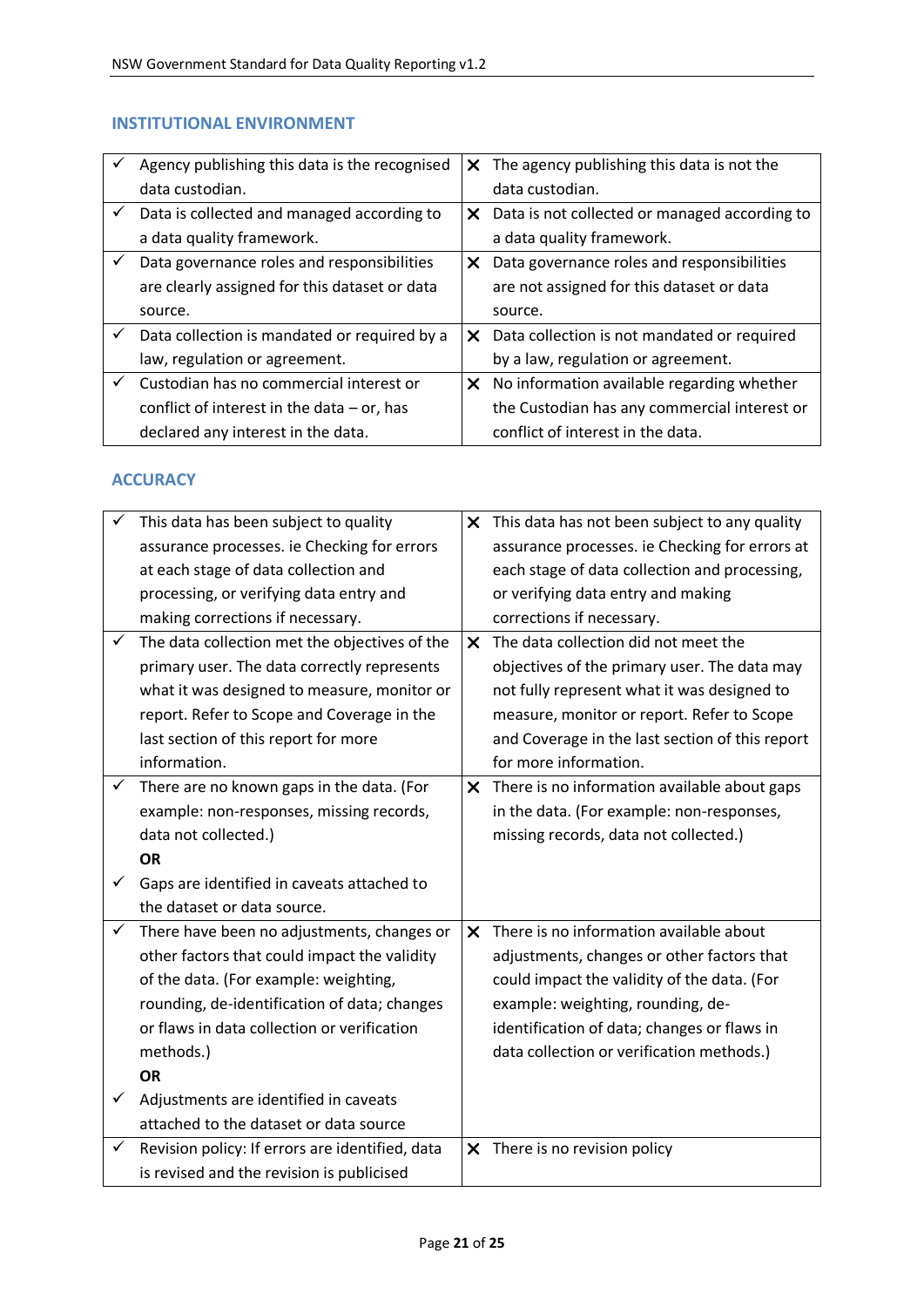#### **COHERENCE**

|   | Standard definitions, common concepts,         | X.           | Standard definitions, common concepts,         |
|---|------------------------------------------------|--------------|------------------------------------------------|
|   | classifications and data recording practices   |              | classifications and data recording practices   |
|   | have been used.                                |              | have not been used.                            |
|   | Flements within the data can be                |              | $\times$ Elements within the data cannot be    |
|   | meaningfully compared.                         |              | meaningfully compared.                         |
| ✓ | This data is generally consistent with similar | $\mathsf{x}$ | No similar or related data sources have been   |
|   | or related data sources.                       |              | identified.                                    |
|   | This dataset is a single collection. It is not | x            | This data is part of a time series. There have |
|   | impacted by changes in methodology or          |              | been significant changes in the way data       |
|   | external events over time.                     |              | items are defined, classified or counted since |
|   | <b>OR</b>                                      |              | the start of the series.                       |
|   | This data is part of a time series. There have |              |                                                |
|   | not been any significant changes in the way    |              |                                                |
|   | data items are defined, classified or counted  |              |                                                |
|   | since the start of the series.                 |              |                                                |
|   | This data is part of a time series. It is      | x            | This data may not be consistent with previous  |
|   | consistent with previous releases. There       |              | releases. There have been changes in           |
|   | have been no changes in methodology or         |              | methodology or external impacts since the      |
|   | external impacts since the last data release.  |              | last release in this series.                   |

#### **INTERPRETABILITY**

|              | A data dictionary is available to explain the |              | $\times$ There is no data dictionary available to |
|--------------|-----------------------------------------------|--------------|---------------------------------------------------|
|              | meaning of data elements, their origin,       |              | explain the meaning of data elements, their       |
|              | format and relationships.                     |              | origin, format and relationships.                 |
| ✓            | Information is available about the primary    | X.           | There is no explanatory information available     |
|              | data sources and methods of data collection.  |              | about the primary data sources and methods        |
|              | (For example: instruments, forms,             |              | of data collection.                               |
|              | instructions.)                                |              |                                                   |
| $\checkmark$ | Information is available to help users        | $\mathsf{x}$ | There is no further information available to      |
|              | evaluate the accuracy of the data and any     |              | help users evaluate the accuracy of the data      |
|              | level of error.                               |              | and any level of error.                           |
| ✓            | Information is available to explain concepts, | X.           | There is no further information available to      |
|              | help users correctly interpret the data and   |              | explain concepts, help users correctly            |
|              | understand how it can be used.                |              | interpret the data and understand how it can      |
|              |                                               |              | be used.                                          |
| ✓            | Information is available to explain           | X.           | There is no further information available to      |
|              | ambiguous or technical terms used in the      |              | explain ambiguous or technical terms used in      |
|              | data.                                         |              | the data.                                         |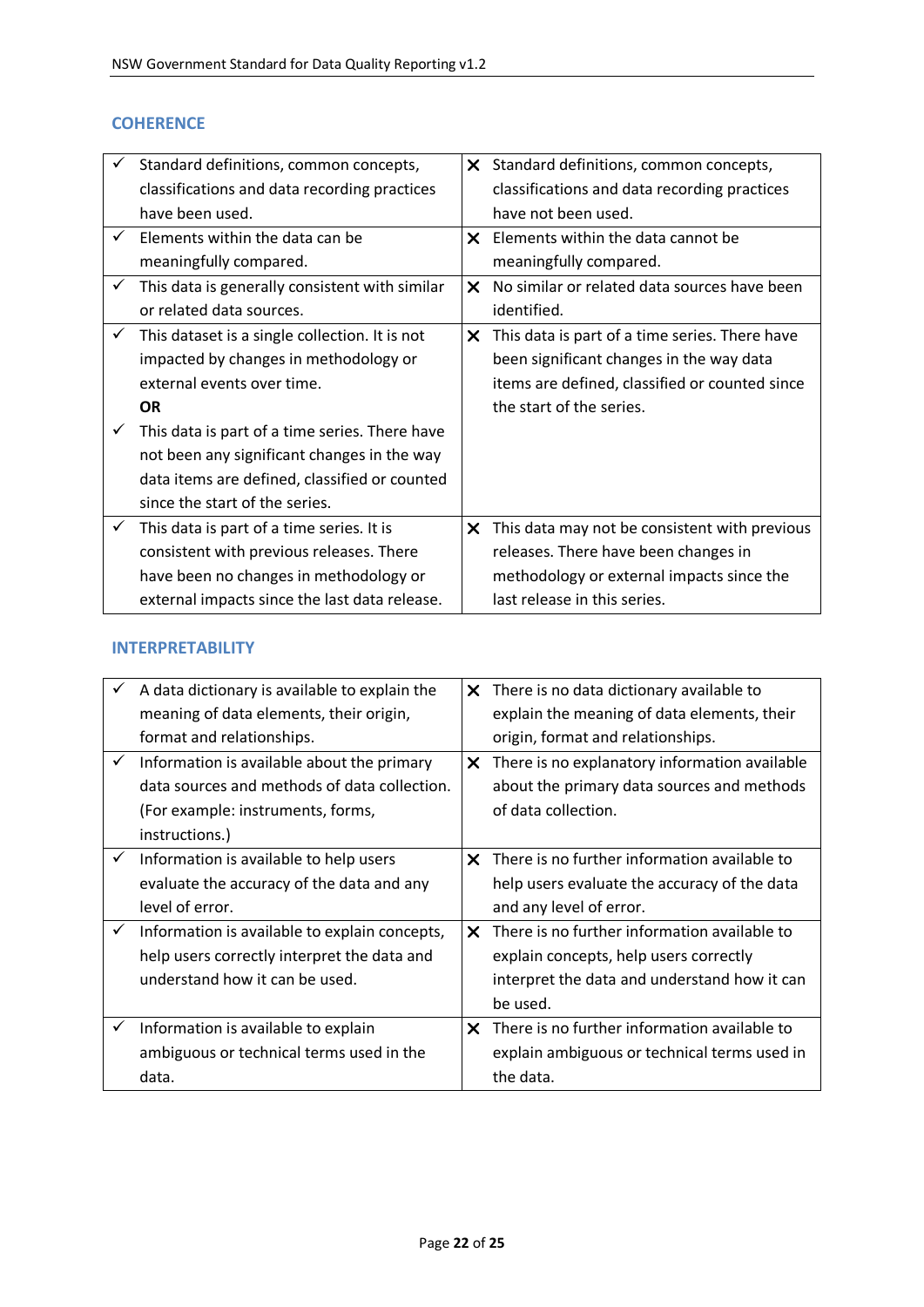#### **ACCESSIBILITY**

|              | This dataset or data source is available       |    | X This dataset or data source is subject to     |
|--------------|------------------------------------------------|----|-------------------------------------------------|
|              | online with an open licence.                   |    | limiting or restrictive access conditions.      |
| $\checkmark$ | This dataset or data source is available in a  | X. | This dataset or data source is not available in |
|              | machine-processable, structured format.        |    | a machine-processable, structured format.       |
| $\checkmark$ | This dataset or data source is available in a  | x  | This dataset or data source is not available in |
|              | non-proprietary format.                        |    | a non-proprietary format.                       |
|              | This dataset or data source is described       | x. | This dataset or data source is not described    |
|              | using open standards and persistent            |    | using open standards and persistent             |
|              | identifiers.                                   |    | identifiers.                                    |
|              | This dataset or data source is linked to other | ×  | This dataset or data source is not linked to    |
|              | data, to provide context.                      |    | other data.                                     |

#### **Data Disclaimer**

NSW Government is committed to producing data that is accurate, complete and useful. Notwithstanding its commitment to data quality, NSW Government gives no warranty as to the fitness of this data for a particular purpose. While every effort is made to ensure data quality, the data is provided "as is". The burden for fitness of the data relies completely with the user. NSW Government shall not be held liable for improper or incorrect use of the data.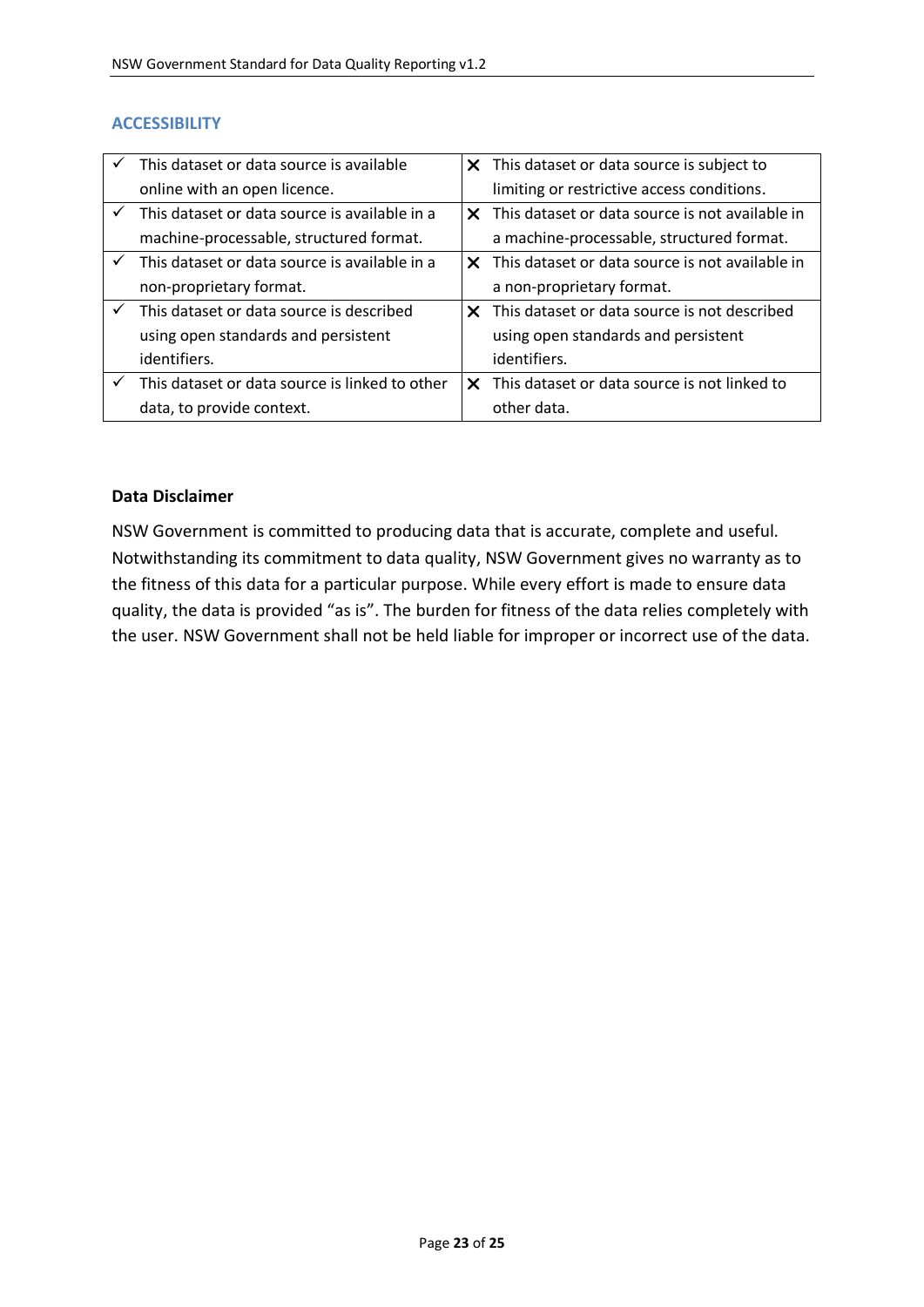# <span id="page-23-0"></span>**APPENDIX C – GLOSSARY**

| <b>TERM</b>                | <b>DEFINITION</b>                                                                                                                                                                                                                                                                                                                                                                                                                                                                                                          |
|----------------------------|----------------------------------------------------------------------------------------------------------------------------------------------------------------------------------------------------------------------------------------------------------------------------------------------------------------------------------------------------------------------------------------------------------------------------------------------------------------------------------------------------------------------------|
| <b>Accessibility</b>       | A dimension of quality relating to the ease with which data or<br>information can be retrieved, used and understood.                                                                                                                                                                                                                                                                                                                                                                                                       |
| <b>Accuracy</b>            | A dimension of quality relating to the degree to which the data or<br>information correctly describes that which it was designed to<br>measure.                                                                                                                                                                                                                                                                                                                                                                            |
| <b>Administrative data</b> | Data or information created or collected through:<br>recording transactions or events<br>monitoring a process or service<br>querying another data or information source; or<br>regulatory activities and audit actions.                                                                                                                                                                                                                                                                                                    |
| <b>Coherence</b>           | A dimension of quality relating to the degree to which data or<br>information can be compared with itself and other information<br>over time.                                                                                                                                                                                                                                                                                                                                                                              |
| Comparable                 | (1) Information that can be compared, is similar, is worthy of<br>comparison.<br>(2) Comparability refers to the extent to which differences<br>between statistics for different places or times can be attributed<br>to real differences between the things being measured.                                                                                                                                                                                                                                               |
| Custodian                  | The agency, body or position designated with the custody of a<br>specified dataset or information asset. Responsible for:<br>the development, management, care and maintenance of a<br>specified dataset or information asset;<br>ensuring that all legal, regulatory and policy requirements are<br>met in relation to the management of the specified dataset or<br>information asset; and<br>determining the conditions for appropriate use, sharing and<br>distribution of the specified dataset or information asset. |
| Data Quality               | Quality describes the degree to which a set of inherent<br>characteristics fulfils requirements.<br>Data Quality is generally accepted as "fitness for purpose".<br>The ABS Data Quality Framework is comprised of seven<br>dimensions (or characteristics) of quality: Institutional<br>Environment; Relevance; Timeliness; Accuracy; Coherence;<br>Interpretability; and Accessibility.<br>Data quality is evaluated in terms of how well the characteristics<br>of the data meet the needs or objectives of a user.     |